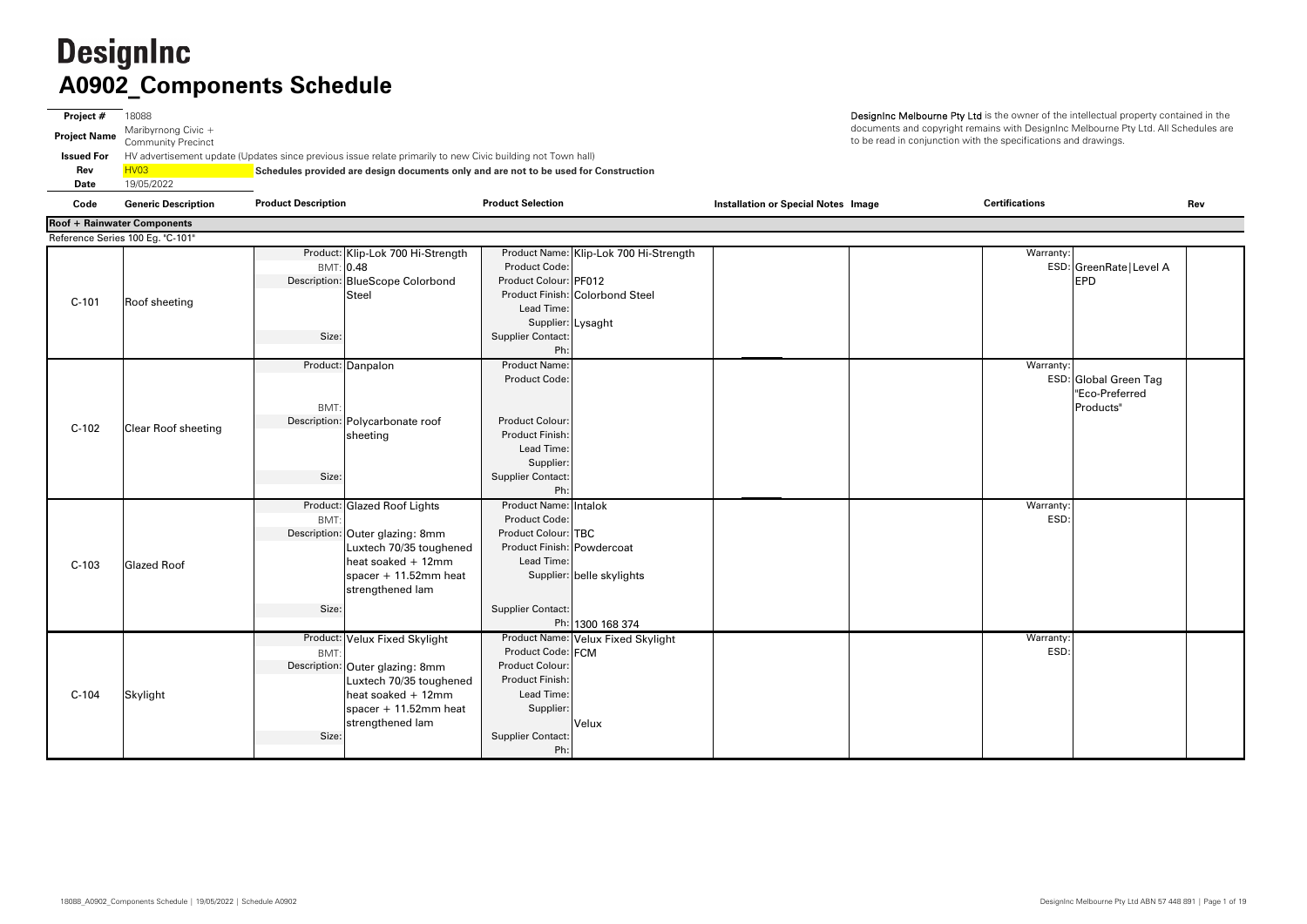**Project #** 18088 **Project Name** Maribyrnong Civic + Community Precinct **Issued ForRev** $\overline{\mathsf{H}}$ **Date** $19$ 

|                  | HV advertisement update (Updates since previous issue relate primarily to new Civic building not Town hall) |
|------------------|-------------------------------------------------------------------------------------------------------------|
| HV <sub>03</sub> | Schedules provided are design documents only and are not to be used for Construction                        |
| 19/05/2022       |                                                                                                             |

| Code    | <b>Generic Description</b> | <b>Product Description</b>                                                                               | <b>Product Selection</b>                                                                                                                                                          | <b>Installation or Special Notes Image</b> | <b>Certifications</b>                               | Rev |
|---------|----------------------------|----------------------------------------------------------------------------------------------------------|-----------------------------------------------------------------------------------------------------------------------------------------------------------------------------------|--------------------------------------------|-----------------------------------------------------|-----|
| $C-105$ | Roof capping               | Product: Folded roof capping<br>BMT: 0.48<br>Description: BlueScope Colorbond<br><b>Steel</b><br>Size:   | Product Name: Colorbond<br>Product Code:<br>Product Colour: PF012<br>Product Finish: Colorbond Steel<br>Lead Time:<br>Supplier: Lysaght<br><b>Supplier Contact:</b><br>Ph:        |                                            | Warranty:<br>ESD: GreenRate   Level A<br><b>EPD</b> |     |
| $C-106$ | Box gutter                 | Product: 600W x 110D Box gutter<br>Description:<br>Size:                                                 | <b>Product Name:</b><br><b>Product Code:</b><br><b>Product Colour:</b><br>Product Finish: Colorbond Steel<br>Lead Time:<br>Supplier: BlueScope<br><b>Supplier Contact:</b><br>Ph: |                                            | Warranty:<br>ESD: GreenRate   Level A<br><b>EPD</b> |     |
| $C-107$ | Eaves gutter               | Product: Eaves gutter<br>Description:<br>Size:                                                           | <b>Product Name:</b><br>Product Code:<br>Product Colour:<br>Product Finish: Colorbond Steel<br>Lead Time:<br>Supplier: BlueScope<br><b>Supplier Contact:</b><br>Ph:               |                                            | Warranty:<br>ESD: GreenRate   Level A<br><b>EPD</b> |     |
| $C-108$ | Downpipe                   | Product: Downpipe<br>Description:<br>Size: 100 or 150 dia (refer to<br>Hydraulic engineers'<br>drawings) | <b>Product Name:</b><br>Product Code:<br>Product Colour:<br>Product Finish: Colorbond Steel<br>Lead Time:<br>Supplier: BlueScope<br><b>Supplier Contact:</b><br>Ph:               |                                            | Warranty:<br>ESD: GreenRate   Level A<br><b>EPD</b> |     |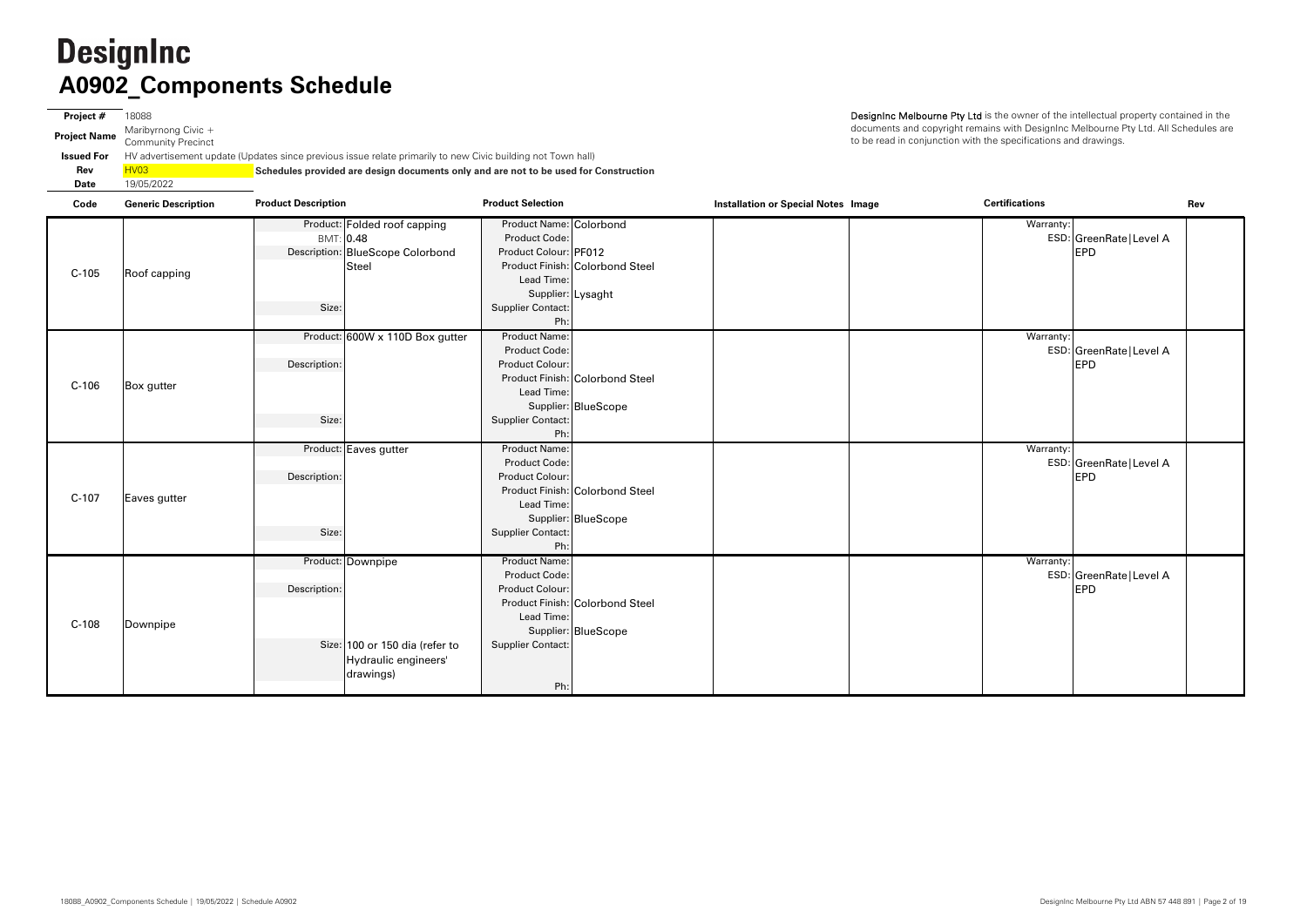**Project #** 18088 **Project Name** Maribyrnong Civic + Community Precinct **Issued For** HV advertisement update (Updates since previous issue relate primarily to new Civic building not Town hall) **Rev** HV03 **Schedules provided are design documents only and are not to be used for Construction Date**19/05/2022

DesignInc Melbourne Pty Ltd is the owner of the intellectual property contained in the documents and copyright remains with DesignInc Melbourne Pty Ltd. All Schedules are to be read in conjunction with the specifications and drawings.

| Code           | <b>Generic Description</b> | <b>Product Description</b>           | <b>Product Selection</b> | <b>Installation or Special Notes Image</b> | <b>Certifications</b> | Rev |
|----------------|----------------------------|--------------------------------------|--------------------------|--------------------------------------------|-----------------------|-----|
|                |                            | Product:                             | <b>Product Name:</b>     | Supported along short                      | Warranty:             |     |
|                |                            |                                      | Product Code:            | edges by arch reveal and                   | ESD:                  |     |
|                |                            | Description: 10.38mm laminated glass | <b>Product Colour:</b>   | expressed vertical fin                     |                       |     |
| $2 - 110$      | Horizontal sunshade        | with 50mm Equal angle to             | Product Finish: PF014    |                                            |                       |     |
|                |                            | leading edge                         | Lead Time:               |                                            |                       |     |
|                |                            |                                      | Supplier:                |                                            |                       |     |
|                |                            | Size:                                | Supplier Contact:        |                                            |                       |     |
|                |                            |                                      | Ph:                      |                                            |                       |     |
| Agonae Custame |                            |                                      |                          |                                            |                       |     |

| Warranty: |  |
|-----------|--|
| ESD:      |  |
|           |  |
|           |  |
|           |  |
|           |  |
|           |  |
|           |  |
|           |  |
|           |  |
|           |  |
|           |  |
| Warranty: |  |
| ESD:      |  |
|           |  |
|           |  |
|           |  |
|           |  |
|           |  |
|           |  |
|           |  |

Product: Product: Product Name: Warranty: Supported along short Product Code: $\vdots$  . The contract reveal and the contract of the contract of the contract  $\vdots$  and  $\vdots$  is the contract of the contract of the contract of the contract of the contract of the contract of the contract of the contract Description: Product Colour: 10.38mm laminated glass expressed vertical fin Product Finish: PF014 Lead Time: Supplier: Size: Size: Supplier Contact: Ph: Product: Fall Arrest Anchor | Product Name: Warranty: Fall Arrest Anchor Roof access - refer to Product Code: ESD: SAYFA documentation in Description: Product Colour: Product Finish:Lead Time: Supplier: Sayfa Size: Supplier Contact: Ph: 03 8727 9000 Product: Static Line System Product Name: \_\_\_\_\_\_\_\_\_\_\_\_\_\_\_\_\_\_\_\_\_\_\_\_\_\_\_\_\_\_\_\_Roof access - refer to Product Name: Roof access - refer to Product Code: ESD: SAYFA documentation in Description: Product Colour: Product Finish: Lead Time: Supplier: Sayfa Size: Size: Size: Supplier Contact: Ph: 03 8727 9000**Roof Access Systems** Reference Series 150 Eg. "C-151" C-110 Horizontal sunshadewith 50mm Equal angle to leading edge C-151 Fall arrest anchor appendix for details C-152 Static Line System appendix for details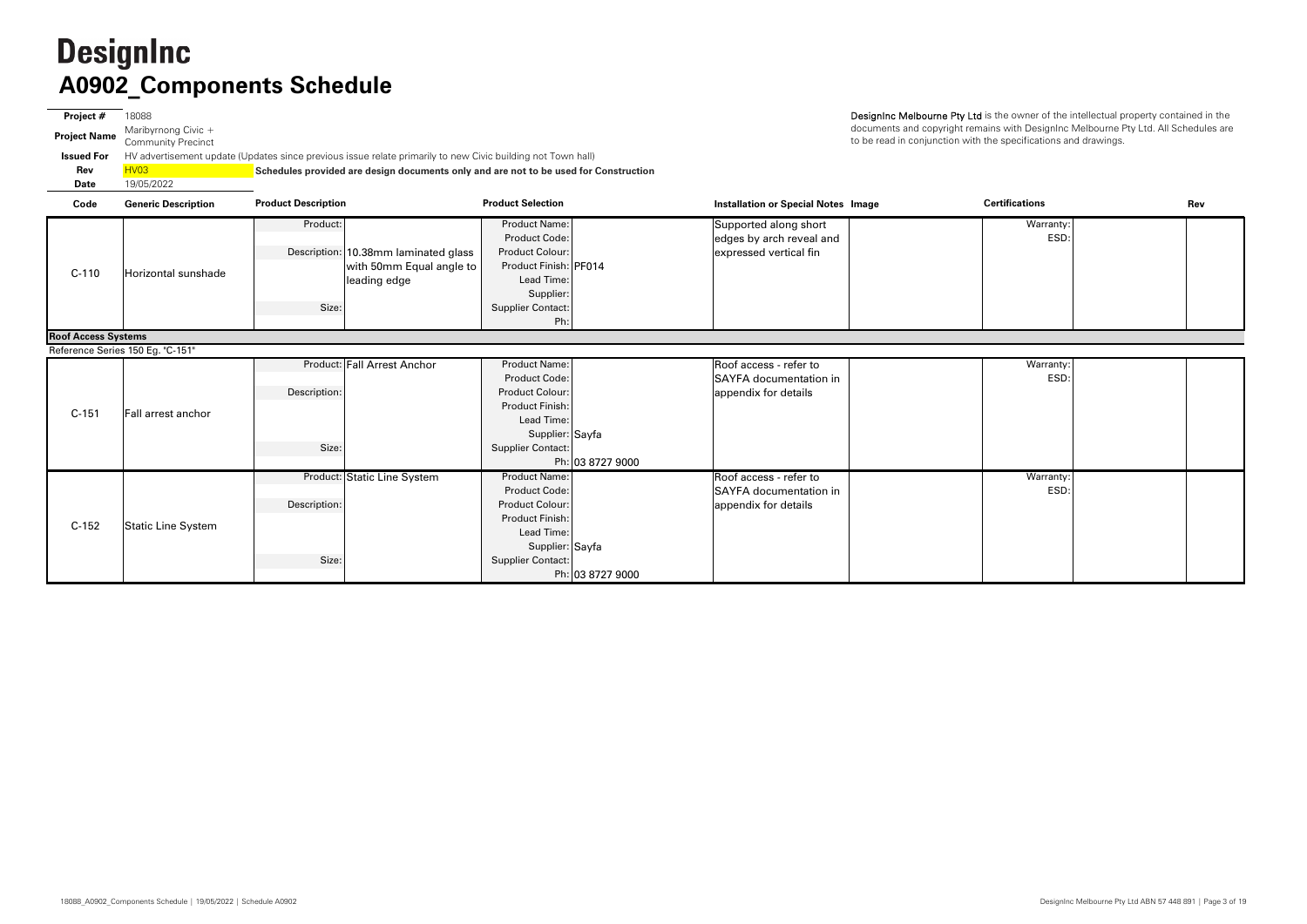**Project #** 18088 **Project Name** Maribyrnong Civic + Community Precinct **Issued For** HV advertisement update (Updates since previous issue relate primarily to new Civic building not Town hall) **Rev** HV03 **Schedules provided are design documents only and are not to be used for Construction Date**19/05/2022

| Code    | <b>Generic Description</b> | <b>Product Description</b>     | <b>Product Selection</b> |                  | <b>Installation or Special Notes Image</b> | <b>Certifications</b> | Rev |
|---------|----------------------------|--------------------------------|--------------------------|------------------|--------------------------------------------|-----------------------|-----|
|         |                            | Product: Rigid Rail System     | <b>Product Name:</b>     |                  | Roof access - refer to                     | Warranty:             |     |
|         |                            |                                | Product Code:            |                  | <b>SAYFA</b> documentation in              | ESD:                  |     |
|         |                            | Description:                   | Product Colour:          |                  | appendix for details                       |                       |     |
|         |                            |                                | <b>Product Finish:</b>   |                  |                                            |                       |     |
| $C-153$ | <b>Rigid Rail System</b>   |                                | Lead Time:               |                  |                                            |                       |     |
|         |                            |                                | Supplier: Sayfa          |                  |                                            |                       |     |
|         |                            | Size:                          | <b>Supplier Contact:</b> |                  |                                            |                       |     |
|         |                            |                                |                          | Ph: 03 8727 9000 |                                            |                       |     |
|         |                            | Product: Guardrail / Grabrails | <b>Product Name:</b>     |                  | Roof access - refer to                     | Warranty:             |     |
|         |                            |                                | Product Code:            |                  | SAYFA documentation in                     | ESD:                  |     |
|         |                            | Description:                   | Product Colour:          |                  | appendix for details                       |                       |     |
|         |                            |                                | <b>Product Finish:</b>   |                  |                                            |                       |     |
| $C-154$ | Guadrail                   |                                | Lead Time:               |                  |                                            |                       |     |
|         |                            |                                | Supplier: Sayfa          |                  |                                            |                       |     |
|         |                            | Size:                          | <b>Supplier Contact:</b> |                  |                                            |                       |     |
|         |                            |                                |                          | Ph: 03 8727 9000 |                                            |                       |     |
|         |                            | Product: Walkway / Platforms   | <b>Product Name:</b>     |                  | Roof access - refer to                     | Warranty:             |     |
|         |                            |                                | Product Code:            |                  | <b>SAYFA</b> documentation in              | ESD:                  |     |
|         |                            | Description:                   | Product Colour:          |                  | appendix for details                       |                       |     |
|         | Walkway / Platform         |                                | <b>Product Finish:</b>   |                  |                                            |                       |     |
| $C-155$ |                            |                                | Lead Time:               |                  |                                            |                       |     |
|         |                            |                                | Supplier: Sayfa          |                  |                                            |                       |     |
|         |                            | Size:                          | <b>Supplier Contact:</b> |                  |                                            |                       |     |
|         |                            |                                |                          | Ph: 03 8727 9000 |                                            |                       |     |
|         |                            | Product: Access Ladder         | <b>Product Name:</b>     |                  | Roof access - refer to                     | Warranty:             |     |
|         |                            |                                | Product Code:            |                  | <b>SAYFA</b> documentation in              | ESD:                  |     |
|         |                            | Description:                   | Product Colour:          |                  | appendix for details                       |                       |     |
|         |                            |                                | <b>Product Finish:</b>   |                  |                                            |                       |     |
| $C-156$ | Access Ladder              |                                | Lead Time:               |                  |                                            |                       |     |
|         |                            |                                | Supplier: Sayfa          |                  |                                            |                       |     |
|         |                            | Size:                          | <b>Supplier Contact:</b> |                  |                                            |                       |     |
|         |                            |                                |                          | Ph: 03 8727 9000 |                                            |                       |     |
|         |                            | Product: Roof Access Hatch     | <b>Product Name:</b>     |                  | Roof access - refer to                     | Warranty:             |     |
|         |                            |                                | Product Code:            |                  | SAYFA documentation in                     | ESD:                  |     |
|         |                            | Description:                   | Product Colour:          |                  | appendix for details                       |                       |     |
| $C-157$ | <b>Roof Access Hatch</b>   |                                | Product Finish:          |                  |                                            |                       |     |
|         |                            |                                | Lead Time:               |                  |                                            |                       |     |
|         |                            |                                | Supplier: Sayfa          |                  |                                            |                       |     |
|         |                            | Size:                          | <b>Supplier Contact:</b> |                  |                                            |                       |     |
|         |                            |                                |                          | Ph: 03 8727 9000 |                                            |                       |     |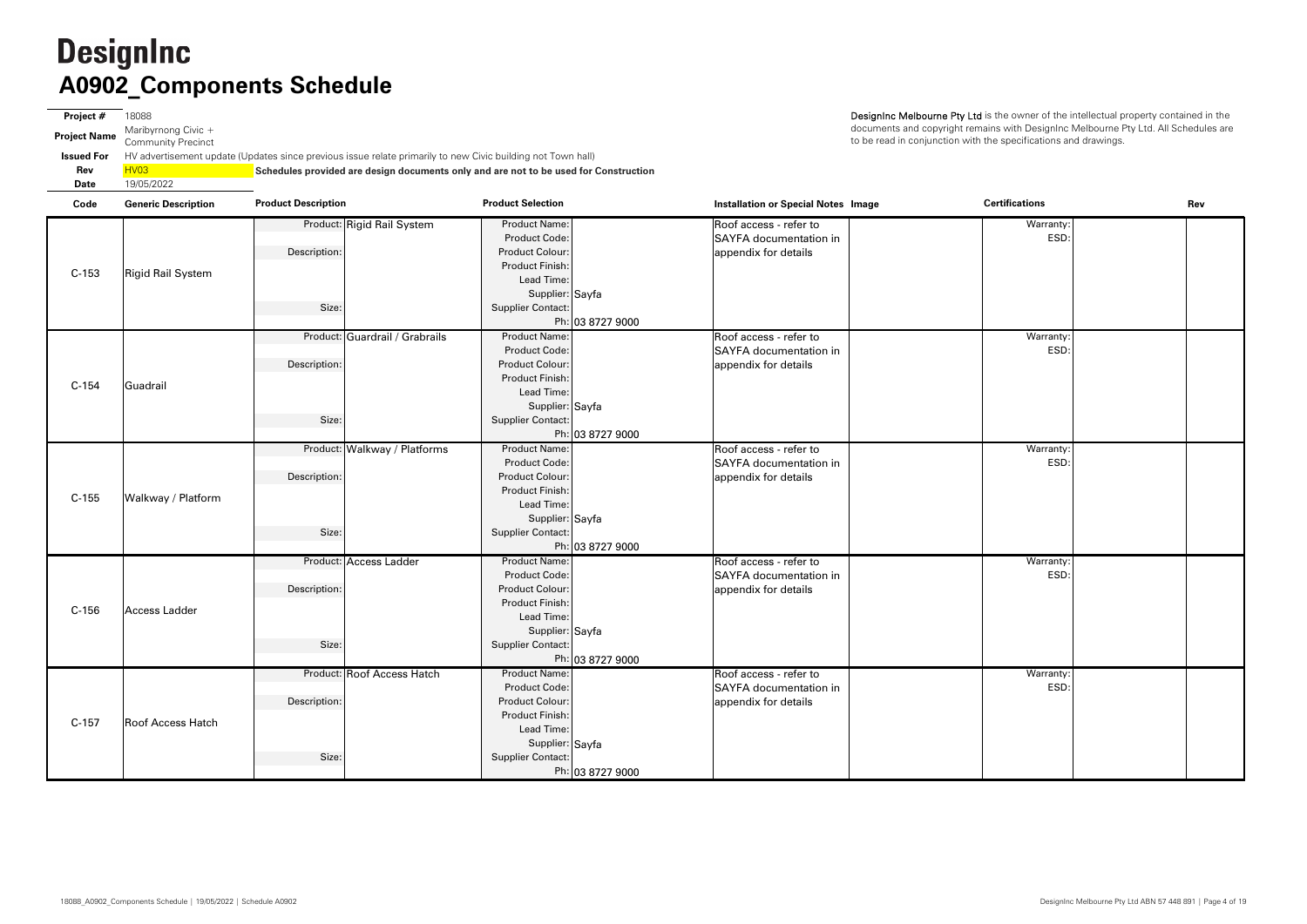DesignInc Melbourne Pty Ltd is the owner of the intellectual property contained in the documents and copyright remains with DesignInc Melbourne Pty Ltd. All Schedules are to be read in conjunction with the specifications and drawings.

**Project #** 18088 **Project Name** Maribyrnong Civic + Community Precinct **Issued For** HV advertisement update (Updates since previous issue relate primarily to new Civic building not Town hall) **Rev** HV03 **Schedules provided are design documents only and are not to be used for Construction Date** 19/05/2022 **Code Generic Description Installation or Special Notes Image Rev Product Description Product Selection Certifications**

| Façade<br>Reference Series 200 Eg. "C-201" |                             |                                   |                            |                                |  |  |           |  |
|--------------------------------------------|-----------------------------|-----------------------------------|----------------------------|--------------------------------|--|--|-----------|--|
|                                            |                             |                                   |                            |                                |  |  |           |  |
|                                            |                             | Product: Aluminium                | <b>Product Name:</b>       |                                |  |  | Warranty: |  |
|                                            |                             |                                   | Product Code:              |                                |  |  | ESD:      |  |
|                                            |                             | Description: 2 X 4mm thick Sheets | Product Colour: PF013      |                                |  |  |           |  |
| $C-201$                                    | <b>External Arch reveal</b> | conceal fixed to concealed        | Product Finish: Powdercoat |                                |  |  |           |  |
|                                            |                             | (50mm thick) Steel frame.         | Lead Time:                 |                                |  |  |           |  |
|                                            |                             |                                   | Supplier:                  |                                |  |  |           |  |
|                                            |                             | Size:                             | <b>Supplier Contact:</b>   |                                |  |  |           |  |
|                                            |                             |                                   | Ph:                        |                                |  |  |           |  |
|                                            |                             | Product: Aluminium                | <b>Product Name:</b>       |                                |  |  | Warranty: |  |
|                                            |                             |                                   | Product Code:              |                                |  |  | ESD:      |  |
|                                            |                             | Description: Nom. 50mm thick      |                            | Product Colour: To match PF012 |  |  |           |  |
|                                            |                             | Nom 300mm deep                    | Product Finish:            |                                |  |  |           |  |
|                                            |                             |                                   | Lead Time:                 |                                |  |  |           |  |
|                                            |                             |                                   | Supplier:                  |                                |  |  |           |  |
| $C-202$                                    | External Façade Fin         | Size:                             | <b>Supplier Contact:</b>   |                                |  |  |           |  |
|                                            |                             |                                   | Ph:                        |                                |  |  |           |  |
|                                            |                             |                                   |                            |                                |  |  |           |  |
|                                            |                             |                                   |                            |                                |  |  |           |  |
|                                            |                             |                                   |                            |                                |  |  |           |  |
|                                            |                             |                                   |                            |                                |  |  |           |  |
|                                            |                             | Product:                          | <b>Product Name:</b>       |                                |  |  | Warranty: |  |
|                                            |                             |                                   | <b>Product Code:</b>       |                                |  |  | ESD:      |  |
|                                            |                             | Description: 100mm thick CLT non- | <b>Product Colour:</b>     |                                |  |  |           |  |
|                                            |                             | loadbearing wall. Battened        | Product Finish:            |                                |  |  |           |  |
| $C - 210$                                  | CLT façade build up         | out to support FC001 with-        | Lead Time:                 |                                |  |  |           |  |
|                                            |                             | eavity for $C$ -651 & $C$ -652    | Supplier: XLAM             |                                |  |  |           |  |
|                                            |                             | Size:                             | Supplier Contact:          |                                |  |  |           |  |
|                                            |                             |                                   | Ph:                        |                                |  |  |           |  |
|                                            |                             |                                   |                            |                                |  |  |           |  |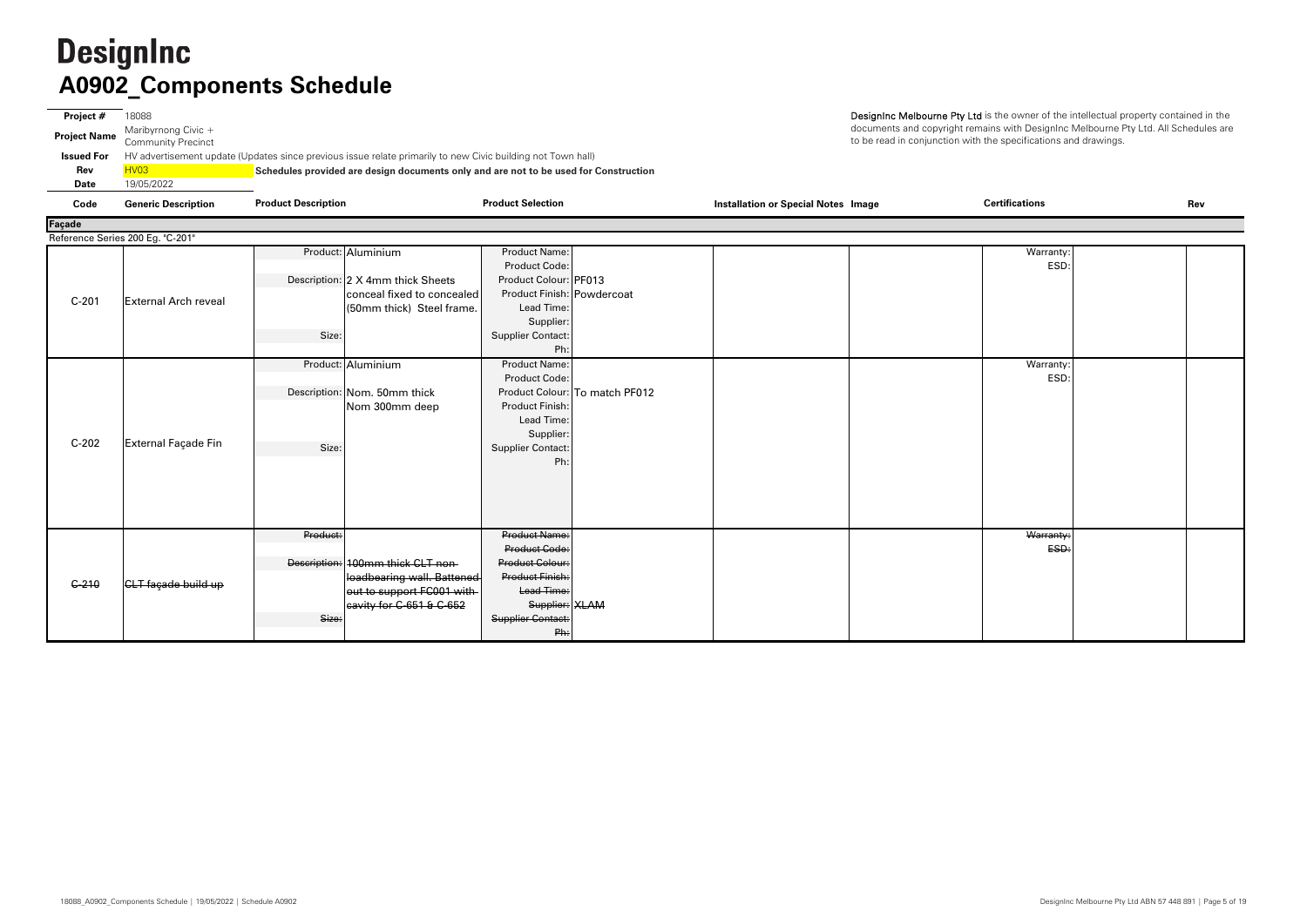**Project #** 18088 **Project Name** Maribyrnong Civic + Community Precinct **Issued For** HV advertisement update (Updates since previous issue relate primarily to new Civic building not Town hall) **Rev**HV<sub>03</sub> **Schedules provided are design documents only and are not to be used for Construction Date**19/05/2022

| Code                           | <b>Generic Description</b>       | <b>Product Description</b>                                                                                                                                                  | <b>Product Selection</b>                                                                                                                                                                                                 | <b>Installation or Special Notes Image</b>                                                                                                                                                                     | <b>Certifications</b><br>Rev                                                |
|--------------------------------|----------------------------------|-----------------------------------------------------------------------------------------------------------------------------------------------------------------------------|--------------------------------------------------------------------------------------------------------------------------------------------------------------------------------------------------------------------------|----------------------------------------------------------------------------------------------------------------------------------------------------------------------------------------------------------------|-----------------------------------------------------------------------------|
| <b>Glazing + Window Suites</b> |                                  |                                                                                                                                                                             |                                                                                                                                                                                                                          |                                                                                                                                                                                                                |                                                                             |
|                                | Reference Series 300 Eg. "C-301" |                                                                                                                                                                             |                                                                                                                                                                                                                          |                                                                                                                                                                                                                |                                                                             |
|                                |                                  | Product: Thermally broken<br>aluminium glazing<br>framing                                                                                                                   | Product Name: Schüco FWS 35<br>Product Code:                                                                                                                                                                             | To be installed externally at<br>line of airtight envelope -<br>refer to THERMAL OVERLAY<br>PLANS.                                                                                                             | Warranty:<br>ESD: Total System for GZ001<br>U Value 4.5<br><b>SHGC 0.32</b> |
| $C-301$                        | <b>External Glazing Suite</b>    | Description: For airtight building<br>envelope<br>Size: 150mm x 50mm frame                                                                                                  | Product Colour: TBC<br>Product Finish: Powdercoat<br>Lead Time:<br>Supplier: Capral<br>Supplier Contact: Brendon Orth<br>Ph: 0404 818 089                                                                                | Thermally broken glazing<br>suite with maximum total U-<br>value of 3.0 and SHGC of<br>0.29.                                                                                                                   | Origin<br>Green Star: Declare Label Certified                               |
| $C-302$                        | <b>External Glazing Suite</b>    | Product: Thermally broken<br>aluminium glazing<br>framing<br>Description: 419 Flushline Double<br>Glazed with 225 Series<br><b>Sliding Door</b><br>Size: 150mm x 50mm frame | Product Name: Capral 419 Flushline<br>Double Glazed<br><b>Product Code:</b><br>Product Colour: TBC<br>Product Finish: Powdercoat<br>Lead Time:<br>Supplier: Capral<br>Supplier Contact: Brendon Orth<br>Ph: 0404 818 089 | To be used for airlock glazing<br>and sliding doors only. Refer<br>to architectural drawings for<br>locations.<br>Thermally broken glazing<br>suite with maximum total U-<br>value of 3.0 and SHGC of<br>0.29. | Warranty:<br>ESD: TBC<br>Origin<br>Green Star: Declare Label Certified      |
| $C-303$                        | <b>External Glazed louvres</b>   | Product: Double Glazed framed<br>louvres<br>Description:<br>Size: 150mm x 50mm frame                                                                                        | Product Name: Fieger FLW 24<br>Product Code: FLW24<br>Product Colour: TBC<br>Product Finish: Powdercoat<br>Lead Time:<br>Supplier: Fieger<br>Supplier Contact: Blake Palmer<br>Ph: 0419 509 139                          | <b>Within Forum</b>                                                                                                                                                                                            | Warranty:<br>ESD: TBC<br>Origin                                             |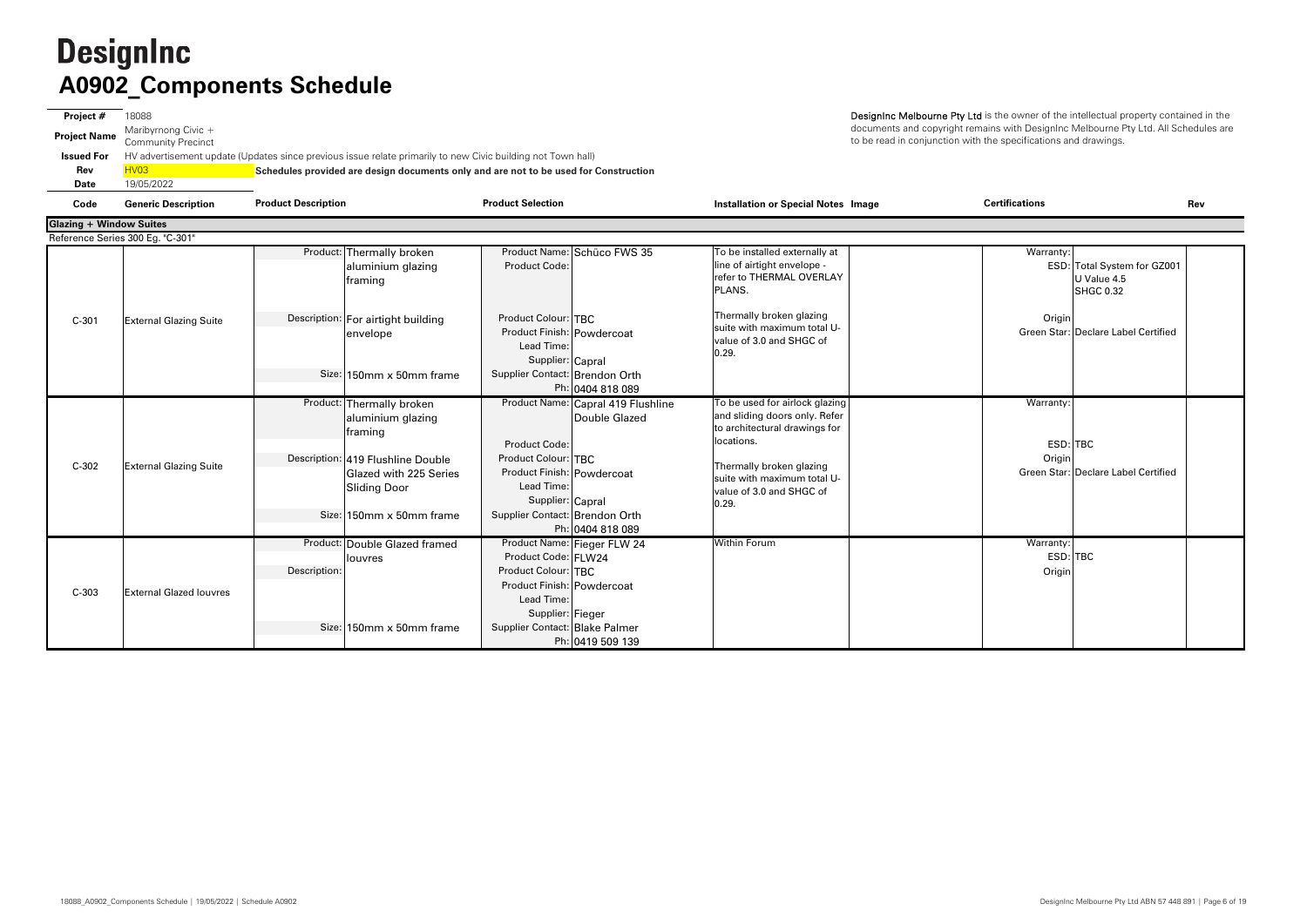**Project #** 18088 **Project Name** Maribyrnong Civic + Community Precinct **Issued For**HV advertisemer **Rev**R<mark>HV03 Market Street Street Street</mark> **Date**19/05/2022

|                            | <b>Schedules provided are design documents only and are not to be used for Construction</b>              |
|----------------------------|----------------------------------------------------------------------------------------------------------|
|                            | (Update relative on the Welter State of the backer of the discorping the weight) advertisement town hall |
| <b>IIIIUIIILY FIECINGL</b> |                                                                                                          |

DesignInc Melbourne Pty Ltd is the owner of the intellectual property contained in the documents and copyright remains with DesignInc Melbourne Pty Ltd. All Schedules are to be read in conjunction with the specifications and drawings.

| Code              | <b>Generic Description</b>    | <b>Product Description</b> |                                         | <b>Product Selection</b>   |                                    | <b>Installation or Special Notes Image</b> | <b>Certifications</b> | Rev |
|-------------------|-------------------------------|----------------------------|-----------------------------------------|----------------------------|------------------------------------|--------------------------------------------|-----------------------|-----|
|                   |                               | Product:                   |                                         |                            | Product Name: Optima 117 plus      | <b>Town Hall</b>                           | Warranty:             |     |
|                   |                               |                            |                                         | Product Code:              |                                    |                                            | ESD: TBC              |     |
|                   |                               |                            |                                         |                            |                                    |                                            |                       |     |
|                   | <b>Internal Glazing Suite</b> |                            | Description: Optima 177 plus with       | Product Colour: PF012      |                                    |                                            | Origin                |     |
| $C-304$           | (Town Hall building)          |                            | custom transoms, infills of             | Product Finish: Powdercoat |                                    |                                            |                       |     |
|                   |                               |                            | clear glass, fluted glass               | Lead Time:                 |                                    |                                            |                       |     |
|                   |                               |                            |                                         |                            |                                    |                                            |                       |     |
|                   |                               | Size:                      | and solid panel to dado                 |                            | Supplier: Optima Systems Australia |                                            |                       |     |
|                   |                               |                            |                                         | Supplier Contact:          |                                    |                                            |                       |     |
|                   |                               | Rw rating: t.b.c.          |                                         |                            | Ph: 1300 997 845                   |                                            |                       |     |
|                   |                               | Product:                   |                                         |                            | Product Name: Optima 117 plus      | <b>New Building</b>                        | Warranty:             |     |
|                   |                               |                            |                                         | Product Code:              |                                    |                                            | ESD:                  |     |
|                   |                               |                            | Description: Optima 177 plus with clear | Product Colour: PF012      |                                    |                                            |                       |     |
| $C-305$           | <b>Internal Glazing Suite</b> |                            | glazing & Decal                         | Product Finish: Powdercoat |                                    |                                            |                       |     |
|                   | (New building)                |                            |                                         | Lead Time:                 |                                    |                                            |                       |     |
|                   |                               |                            |                                         |                            | Supplier: Optima Systems Australia |                                            |                       |     |
|                   |                               | Size:                      |                                         | Supplier Contact:          |                                    |                                            |                       |     |
|                   |                               | Rw rating: $ t.b.c.$       |                                         |                            | Ph: 1300 997 845                   |                                            |                       |     |
| Louvres + Grilles |                               |                            |                                         |                            |                                    |                                            |                       |     |

|         | <b>Noticial de Sontos dos Eg.</b> 6 de 1 |              |                              |                                  |                     |           |  |
|---------|------------------------------------------|--------------|------------------------------|----------------------------------|---------------------|-----------|--|
|         |                                          | Product:     |                              | Product Name: OHL-124 76mm Panel | <b>Roof Plant</b>   | Warranty: |  |
|         |                                          |              |                              | <b>Weather Louvre</b>            |                     |           |  |
|         |                                          |              | Product Code:                |                                  |                     | ESD:      |  |
|         |                                          | Description: | Product Colour: Mid Grey TBC |                                  |                     |           |  |
| $C-351$ | <b>Weather louvre</b>                    |              | Product Finish:              |                                  |                     |           |  |
|         |                                          |              | Lead Time:                   |                                  |                     |           |  |
|         |                                          |              |                              | Supplier: Holyoake               |                     |           |  |
|         |                                          | Size:        | Supplier Contact:            |                                  |                     |           |  |
|         |                                          |              | Ph:                          |                                  |                     |           |  |
|         |                                          | Product:     | Product Name:                |                                  | NEW PLANT ENCLOSURE | Warranty: |  |
|         |                                          |              | Product Code:                |                                  |                     | ESD:      |  |
|         |                                          | Description: | Product Colour: PF015        |                                  |                     |           |  |
|         |                                          |              | Product Finish:              |                                  |                     |           |  |
| $C-352$ | Perfmet Grey                             |              | Lead Time:                   |                                  |                     |           |  |
|         |                                          |              | Supplier:                    |                                  |                     |           |  |
|         |                                          | Size:        | Supplier Contact:            |                                  |                     |           |  |
|         |                                          |              | Ph:                          |                                  |                     |           |  |

Reference Series 350 Eg. "C-351"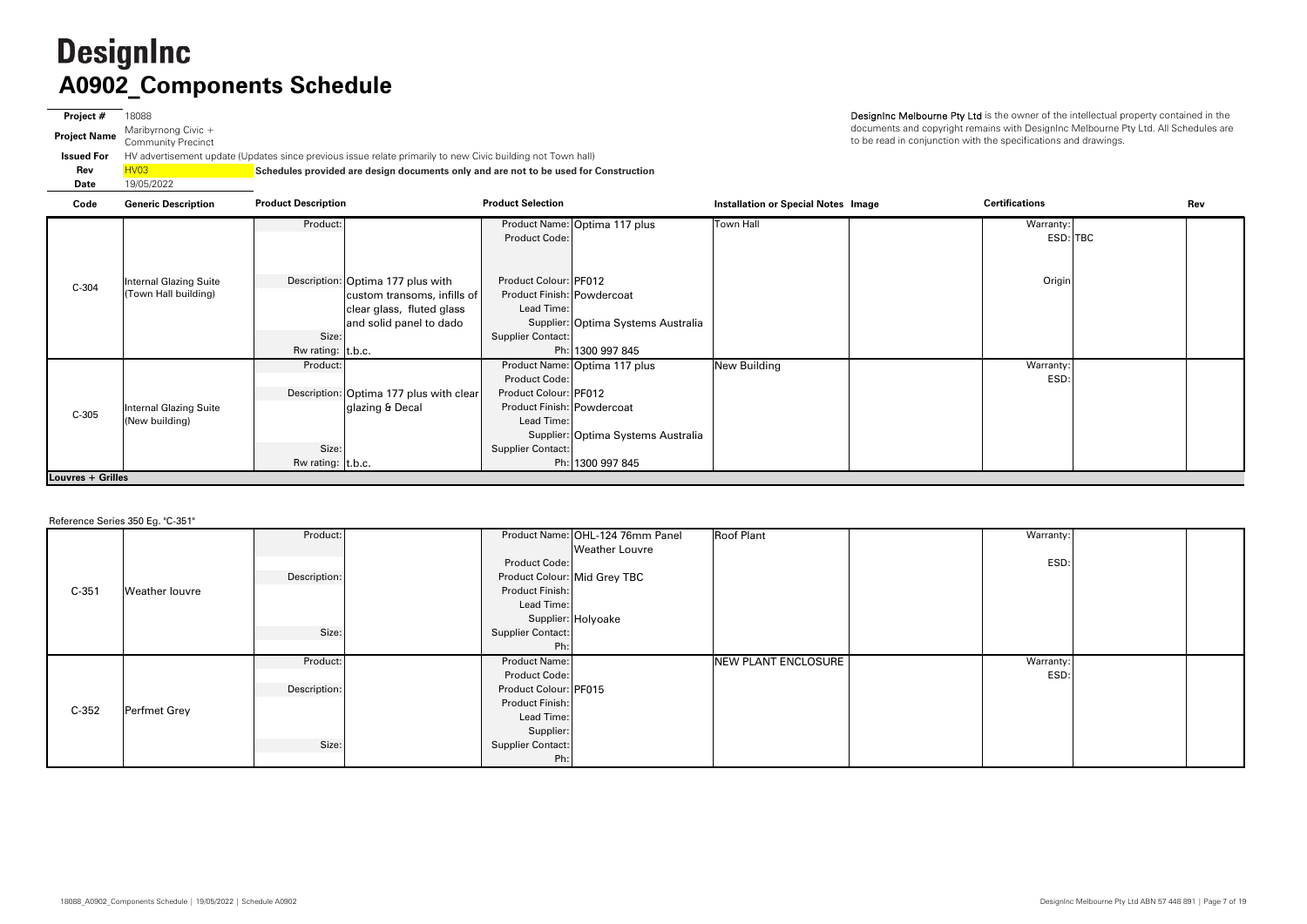**Project #** 18088 **Project Name** Maribyrnong Civic + Community Precinct **Issued For** HV advertisement update (Updates since previous issue relate primarily to new Civic building not Town hall) **Rev** HV03 **Schedules provided are design documents only and are not to be used for Construction Date** 19/05/2022 **Code Generic Description Installation or Special Notes Image Rev Product Description Product Selection Certifications**

documents and copyright remains with DesignInc Melbourne Pty Ltd. All Schedules are to be read in conjunction with the specifications and drawings.

|                                | Rollerdoors, gates + special openings                |                                                                                                                                                                                                                                                                                                                                   |                                                                                                                                                                                                                                                              |                                                                            |                                                       |                                        |
|--------------------------------|------------------------------------------------------|-----------------------------------------------------------------------------------------------------------------------------------------------------------------------------------------------------------------------------------------------------------------------------------------------------------------------------------|--------------------------------------------------------------------------------------------------------------------------------------------------------------------------------------------------------------------------------------------------------------|----------------------------------------------------------------------------|-------------------------------------------------------|----------------------------------------|
|                                | Reference Series 400 Eg. "C-401"                     |                                                                                                                                                                                                                                                                                                                                   |                                                                                                                                                                                                                                                              |                                                                            |                                                       |                                        |
| $C-401$                        | Operable Wall - Glazed                               | Product: Glass Operable Wall<br>Description: Glazed side door and<br><b>Central Stack Glazed</b><br>operable wall with<br>transom and Fluted<br>Size: t.b.c.                                                                                                                                                                      | Product Name: 5000 Series<br>Product Code:<br><b>Product Finish:</b><br>Lead Time:<br>Supplier: Hufcor<br><b>Supplier Contact:</b><br>Ph:                                                                                                                    | Product Colour: PF011 & GZ010                                              | <b>Town Hall</b>                                      | Warranty:<br>ESD:                      |
|                                |                                                      | Rw rating: $ t.b.c.$                                                                                                                                                                                                                                                                                                              |                                                                                                                                                                                                                                                              |                                                                            |                                                       |                                        |
| $C-402$<br>$C-403$             | Operable Wall - Acoustic<br>Operable Wall - Acoustic | Product: Glass Operable Wall<br>Description: Central Stack Acoustic<br>operable wall with<br>Acoustic panels and<br>minimal frame<br>Size: t.b.c.<br>Rw rating: $\vert$ t.b.c.<br>Product:<br>Description: Central Stack & Side stack<br>refer to drawings.<br>Acoustic operable wall<br>with Acoustic panels and<br>Size: t.b.c. | Product Name:<br>Product Code:<br>Product Colour: PF011<br>Lead Time:<br>Supplier: Hufcor<br><b>Supplier Contact:</b><br>Ph:<br>Product Name:<br><b>Product Code:</b><br>Product Colour: PF011<br>Lead Time:<br>Supplier: Hufcor<br><b>Supplier Contact:</b> | Product Finish: TX004 to both sides<br>Product Finish: TX005 to both sides | <b>Town Hall</b><br>New Building -<br>Community rooms | Warranty:<br>ESD:<br>Warranty:<br>ESD: |
|                                |                                                      | Rw rating: $\vert t.b.c. \vert$                                                                                                                                                                                                                                                                                                   | Ph:                                                                                                                                                                                                                                                          |                                                                            |                                                       |                                        |
| <b>Balustrades + Handrails</b> |                                                      |                                                                                                                                                                                                                                                                                                                                   |                                                                                                                                                                                                                                                              |                                                                            |                                                       |                                        |
|                                | Reference Series 500 Eg. "C-501"                     |                                                                                                                                                                                                                                                                                                                                   |                                                                                                                                                                                                                                                              |                                                                            |                                                       |                                        |
| $C-501$                        | Handrail                                             | Product:<br>Description: Circular Timber handrail<br>DAR<br>Size:                                                                                                                                                                                                                                                                 | Product Name: Victorian Ash<br>Product Code:<br><b>Product Colour:</b><br>Product Finish:<br>Lead Time:<br>Supplier:<br><b>Supplier Contact:</b><br>Ph:                                                                                                      |                                                                            |                                                       | Warranty:<br>ESD:                      |

DesignInc Melbourne Pty Ltd is the owner of the intellectual property contained in the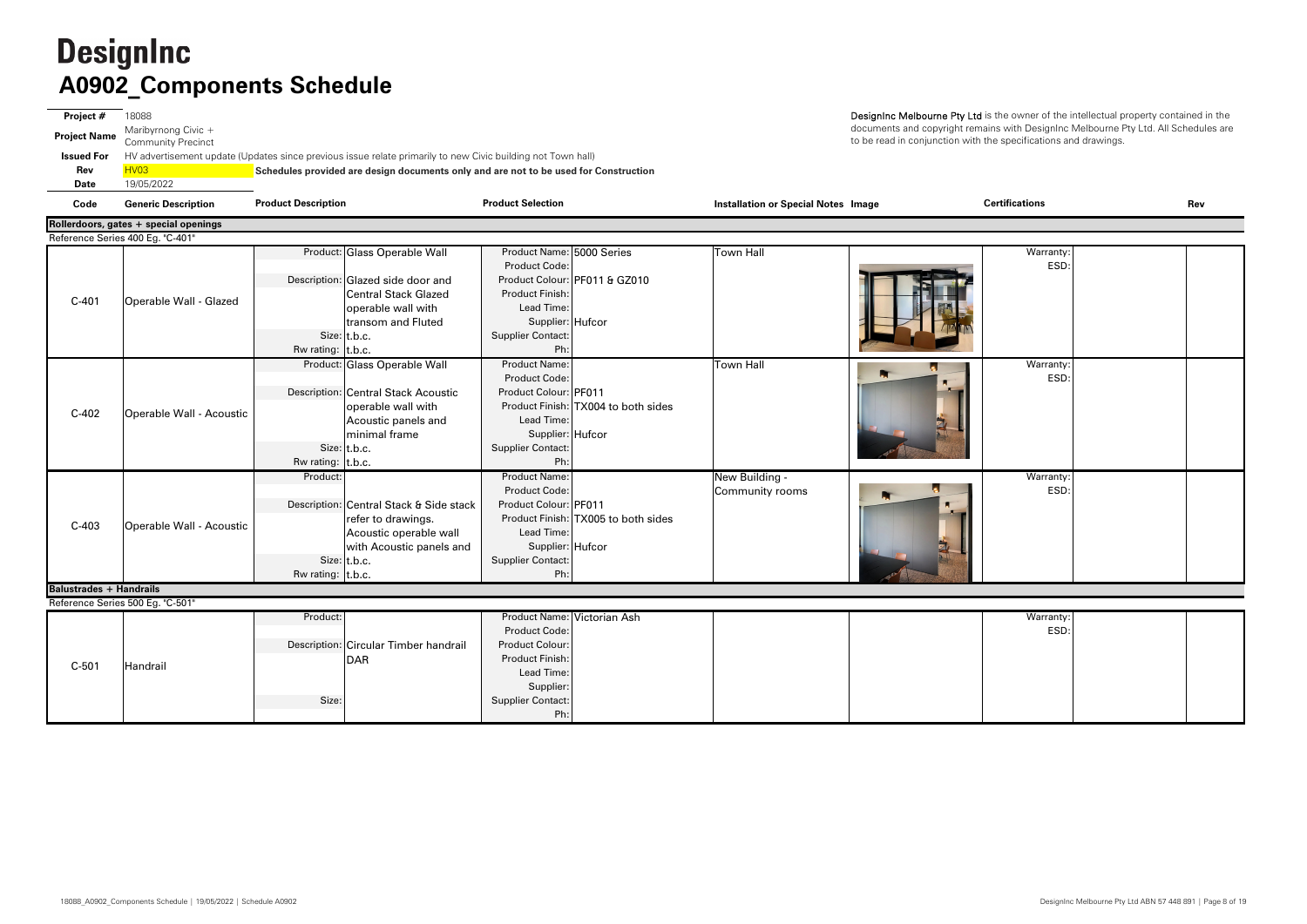**Code Generic Description Installation or Special Notes Image Rev Product Description Product Selection Certifications** Product: Product: Product Name: Warranty: Workplace Stair Product Code: $\blacksquare$ Description: |SIim line Steel verticals | Product Colour: |PF012 - Surfmist Product Finish: Lead Time: Supplier: Size: Size: Size: Supplier Contact: Ph: Product: Product: Product: Product: Product: Product: Product: Name: Product: Name: Product: Name: Product: Name: Product: Name: Product: Name: Product: Name: Product: Name: Product: Name: Product: Name: Product: Name: Pro Warranty: Forum Stair Product Code:: I discussed by the second contract of the second contract of the second contract of the second contract of t<br>ESD: I discussed by the second contract of the second contract of the second contract of the second contract o Description: Solid balustrade clad with Product Colour: Product Finish: Lead Time:Supplier: Size: Size: Supplier Contact: Ph: FC003 and C-501 handrailwith C-501 handrail **Nosings, Tactile indicators + Safety Strips** C-503 Baulustrade - Closed C-502Baulustrade - Open Verticals

**Project #** 18088 **Project Name** Maribyrnong Civic + Community Precinct **Issued For** HV advertisement update (Updates since previous issue relate primarily to new Civic building not Town hall) **Rev** HV03 **Schedules provided are design documents only and are not to be used for Construction Date**19/05/2022

DesignInc Melbourne Pty Ltd is the owner of the intellectual property contained in the documents and copyright remains with DesignInc Melbourne Pty Ltd. All Schedules are to be read in conjunction with the specifications and drawings.

|         |                           |              | Product: Brass surface mounted  | <b>Product Name:</b>     |                                             | <b>Town Hall</b>           | $\overline{\text{Warranty}}$ : |
|---------|---------------------------|--------------|---------------------------------|--------------------------|---------------------------------------------|----------------------------|--------------------------------|
|         |                           |              | step tread                      | Product Code:            |                                             |                            | ESD:                           |
|         |                           | Description: |                                 | Product Colour:          |                                             |                            |                                |
|         |                           |              |                                 |                          | Product Finish: Dark Bronze/black to meet A |                            |                                |
| $C-551$ | Step treads - Heritage    |              |                                 | Lead Time:               |                                             |                            |                                |
|         |                           |              |                                 |                          | Supplier: Classic Architectural             |                            |                                |
|         |                           | Size:        |                                 | <b>Supplier Contact:</b> |                                             |                            |                                |
|         |                           |              |                                 | Ph:                      |                                             |                            |                                |
|         |                           | Product:     |                                 | <b>Product Name:</b>     |                                             | <b>New Building</b>        | Warranty:                      |
|         |                           |              |                                 | Product Code:            |                                             |                            | ESD:                           |
|         |                           |              | Description: Rebated Step tread | Product Colour:          |                                             |                            |                                |
|         |                           |              |                                 |                          | Product Finish: Dark Bronze/black with      |                            |                                |
| $C-552$ | Step treads - New Stairs  |              |                                 |                          | ribbed polymer insert to                    |                            |                                |
|         |                           |              |                                 |                          | meet AS1428                                 |                            |                                |
|         |                           |              |                                 | Lead Time:               |                                             |                            |                                |
|         |                           |              |                                 |                          | Supplier: Classic Architectural             |                            |                                |
|         |                           | Size:        |                                 | <b>Supplier Contact:</b> |                                             |                            |                                |
|         |                           |              |                                 | Ph:                      |                                             |                            |                                |
|         |                           | Product:     |                                 |                          | <b>Product Name: Tredfx Tactiles</b>        | Finish and installation to | Warranty: Lifetime warranty    |
|         |                           |              |                                 | Product Code: BH10N      |                                             | achieve AS1428. 30%        | ESD:                           |
|         |                           | Description: |                                 |                          | Product Colour: Dark bronze or Black to     | luminance contrast with    |                                |
| C-553   | <b>Tactile Indicators</b> |              |                                 | <b>Product Finish:</b>   | meet AS1428                                 | flooring surface.          |                                |
|         |                           |              |                                 | Lead Time:               |                                             |                            |                                |
|         |                           |              |                                 |                          | Supplier: Classic Architectural             |                            |                                |
|         |                           | Size:        |                                 | <b>Supplier Contact:</b> |                                             |                            |                                |
|         |                           |              |                                 | Ph:                      |                                             |                            |                                |

Reference Series 550 Eg. "C-551"

| <b>Certifications</b> |                              | Rev |
|-----------------------|------------------------------|-----|
| Warranty:<br>ESD:     |                              |     |
| Warranty:<br>ESD:     |                              |     |
| Warranty:             |                              |     |
| ESD:                  |                              |     |
| Warranty:<br>ESD:     |                              |     |
| ESD:                  | Warranty: Lifetime warranty. |     |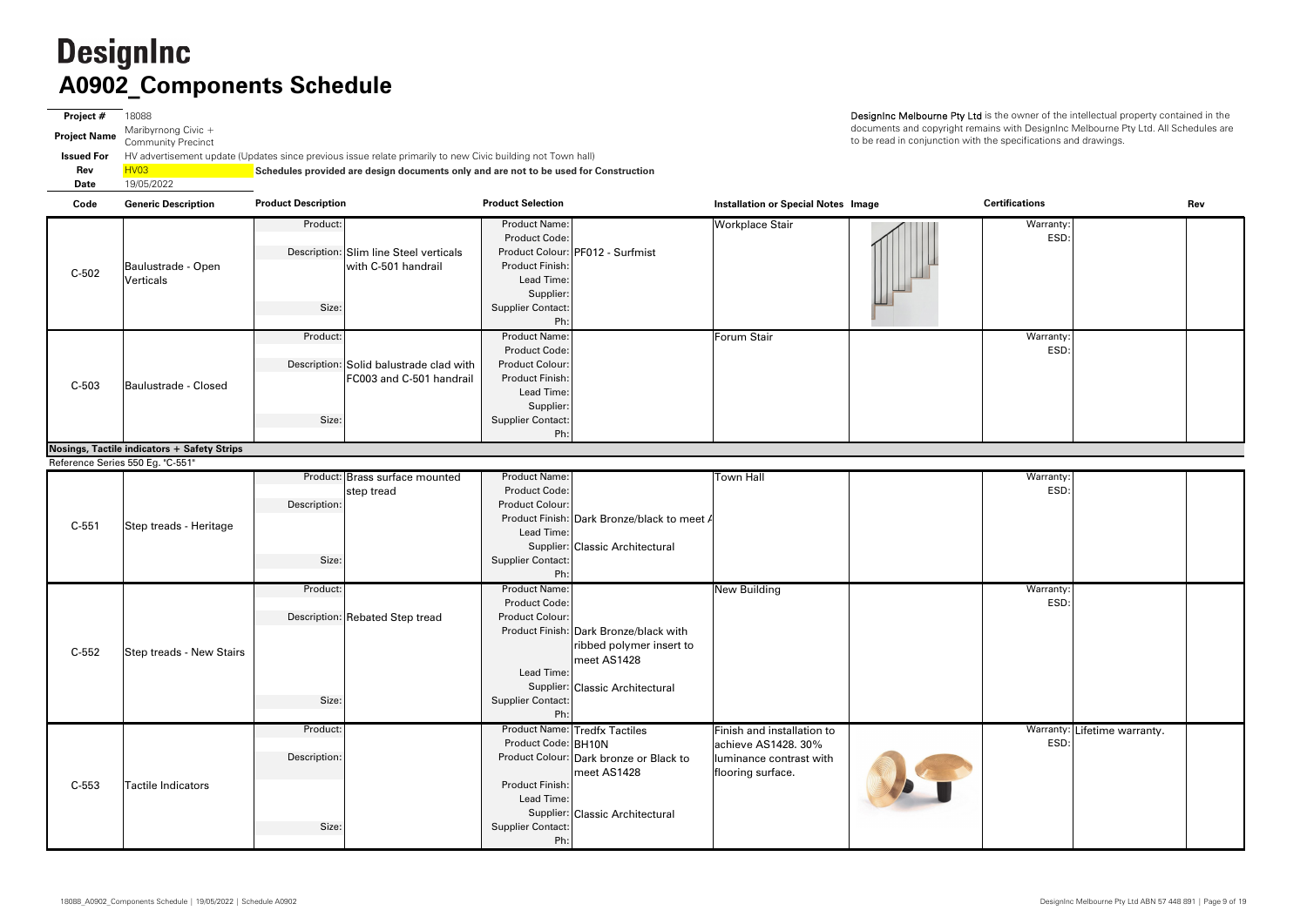**Project #** 18088 **Project Name** Maribyrnong Civic + Community Precinct **Issued For** HV advertisement update (Updates since previous issue relate primarily to new Civic building not Town hall) **Rev**HV03 **Schedules provided are design documents only and are not to be used for Construction Date**19/05/2022

| Code                             | <b>Generic Description</b>       | <b>Product Description</b> |                                                                                    | <b>Product Selection</b>                                                             |                                                       | <b>Installation or Special Notes Image</b>                               | <b>Certifications</b>                                            | Rev |
|----------------------------------|----------------------------------|----------------------------|------------------------------------------------------------------------------------|--------------------------------------------------------------------------------------|-------------------------------------------------------|--------------------------------------------------------------------------|------------------------------------------------------------------|-----|
| <b>Roof and Wall Accessories</b> |                                  |                            |                                                                                    |                                                                                      |                                                       |                                                                          |                                                                  |     |
|                                  | Reference Series 600 Eg. "C-601" |                            |                                                                                    |                                                                                      |                                                       |                                                                          |                                                                  |     |
| $C-601$                          |                                  |                            | Product: Siniat Metal Framing<br>Systems<br>Description: Metal framing systems for | Product Code:<br><b>Product Colour:</b>                                              | Product Name: Wall & Ceiling systems                  | Where metal framing is<br>required, Siniat metal<br>framing systems with | Warranty:<br><b>ESD: Climate Active</b><br><b>Carbon Neutral</b> |     |
|                                  | <b>Metal Framing Systems</b>     |                            | walls and ceilings<br>Size: varies                                                 | <b>Product Finish:</b><br>Lead Time:<br>Supplier: Siniat<br><b>Supplier Contact:</b> |                                                       | <b>Climate Active Carbon</b><br>Neutral certification to be<br>used      |                                                                  |     |
|                                  |                                  |                            |                                                                                    | Ph:                                                                                  |                                                       |                                                                          |                                                                  |     |
|                                  |                                  |                            | Product: Particleboard                                                             | <b>Product Code:</b>                                                                 | Product Name: Trade Essentials MR EO<br>Particleboard |                                                                          | Warranty:                                                        |     |
|                                  |                                  | Description:               |                                                                                    | Product Colour:                                                                      |                                                       |                                                                          | ESD: GreenRate   Level A                                         |     |
| $C-602$                          | Particleboard                    |                            |                                                                                    | <b>Product Finish:</b><br>Lead Time:                                                 |                                                       |                                                                          |                                                                  |     |
|                                  |                                  |                            |                                                                                    |                                                                                      | Supplier: Laminex                                     |                                                                          |                                                                  |     |
|                                  |                                  | Size:                      |                                                                                    | <b>Supplier Contact:</b>                                                             |                                                       |                                                                          |                                                                  |     |
|                                  |                                  |                            |                                                                                    | Ph:                                                                                  |                                                       |                                                                          |                                                                  |     |
|                                  |                                  |                            | Product: 7mm OSB                                                                   | <b>Product Name:</b><br><b>Product Code:</b>                                         |                                                       | To underside of roof                                                     | Warranty:                                                        |     |
|                                  |                                  |                            | Description: Oriented Strand Board                                                 | <b>Product Colour:</b>                                                               |                                                       | battens and vapour<br>permeable membrane                                 | ESD:                                                             |     |
|                                  | Roof membrane                    |                            |                                                                                    | <b>Product Finish:</b>                                                               |                                                       |                                                                          |                                                                  |     |
| $C-603$                          | substrate                        |                            |                                                                                    | Lead Time:                                                                           |                                                       |                                                                          |                                                                  |     |
|                                  |                                  |                            |                                                                                    | Supplier:                                                                            |                                                       |                                                                          |                                                                  |     |
|                                  |                                  |                            | Size: 7mm thick                                                                    | <b>Supplier Contact:</b><br>Ph:                                                      |                                                       |                                                                          |                                                                  |     |
|                                  |                                  |                            | Product: Pliable building                                                          |                                                                                      | Product Name: SOLITEX EXTASANA                        |                                                                          | Warranty:                                                        |     |
|                                  |                                  |                            | membrane                                                                           | <b>Product Code:</b>                                                                 |                                                       |                                                                          | <b>ESD: Declare Red List Free</b>                                |     |
|                                  |                                  | Description:               |                                                                                    | Product Colour:                                                                      |                                                       |                                                                          |                                                                  |     |
|                                  | Vapour permeable Wall            |                            |                                                                                    | <b>Product Finish:</b>                                                               |                                                       |                                                                          |                                                                  |     |
| $C-604$                          | membrane                         |                            |                                                                                    | Lead Time:                                                                           |                                                       |                                                                          |                                                                  |     |
|                                  |                                  |                            |                                                                                    |                                                                                      | Supplier: Proclima                                    |                                                                          |                                                                  |     |
|                                  |                                  | Size:                      |                                                                                    | <b>Supplier Contact:</b>                                                             |                                                       |                                                                          |                                                                  |     |
|                                  |                                  |                            |                                                                                    | Ph:                                                                                  |                                                       |                                                                          |                                                                  |     |

| ×<br>٠ |
|--------|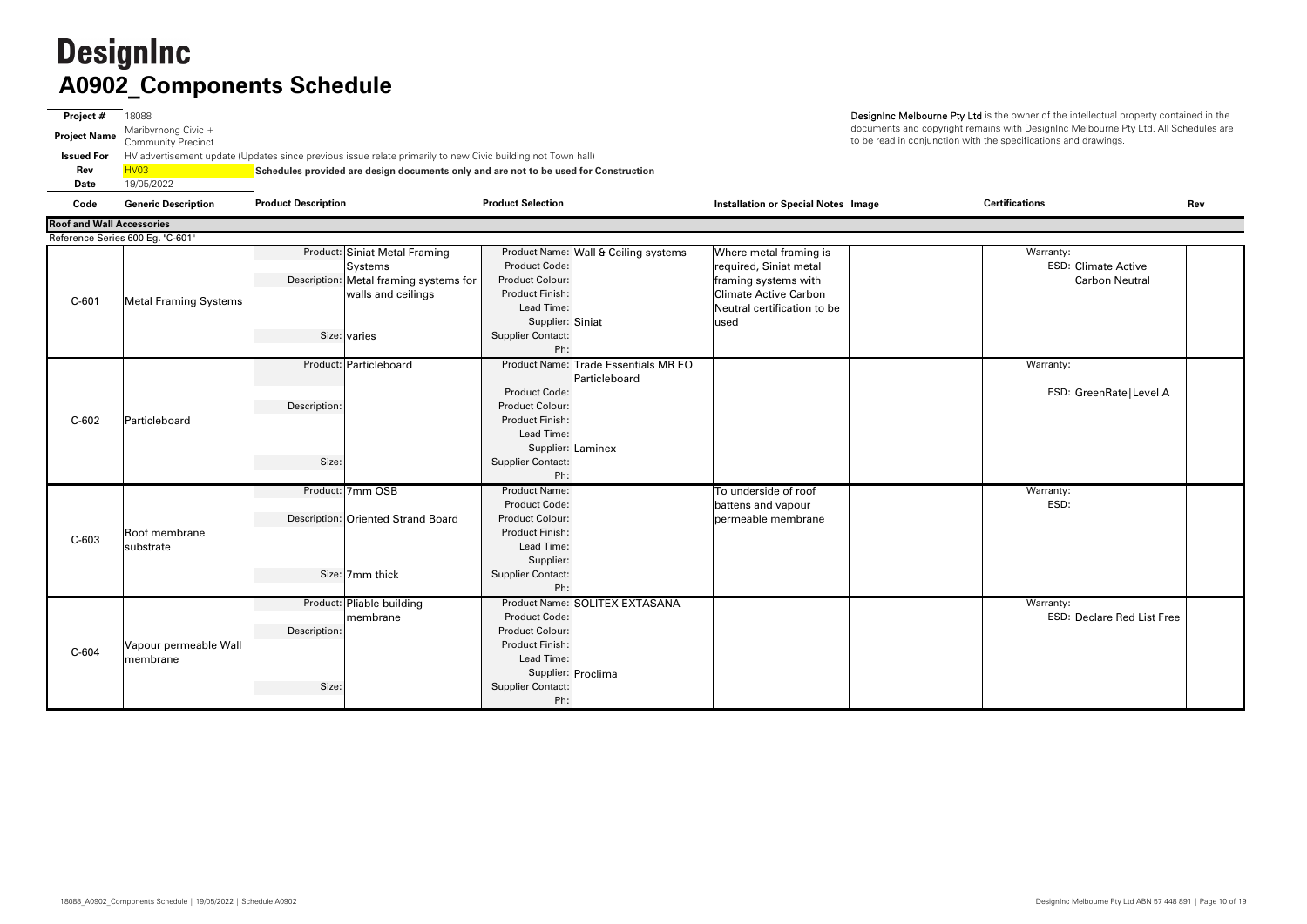**Project #** 18088 **Project Name** Maribyrnong Civic + Community Precinct **Issued For** HV advertisement update (Updates since previous issue relate primarily to new Civic building not Town hall) **Rev** HV03 **Schedules provided are design documents only and are not to be used for Construction Date**19/05/2022

DesignInc Melbourne Pty Ltd is the owner of the intellectual property contained in the documents and copyright remains with DesignInc Melbourne Pty Ltd. All Schedules are to be read in conjunction with the specifications and drawings.

**Code Generic Description Installation or Special Notes Image Rev Product Description Product Selection Certifications** Product: Pliable building | Product Name: Product Name: SOLITEX MENTO PLUS Warranty: Product Code: ESD: Declare Red List FreeDescription: Product Colour: Product Finish: Lead Time: Supplier: Proclima Size: Size: Supplier Contact: Ph: Product: Pliable building | Product Name: Product Name: INTELLO PLUS S Warranty: Product Code: ESD: Declare Red List FreeDescription: Product Colour: Product Finish: Lead Time:Supplier: Proclima Size: Size: Supplier Contact: Ph:Product: Plasterboard wall lining Plasterboard wall lining | Product Name: Siniat Matashield |Where metal framing is Where metal framing is Product Code: ESD: required, Siniat metal Description: Product Colour: Product Finish: Lead Time: Supplier: Siniat Size: 10mm or 13mm thick Supplier Contact: refer wall types Ph: Product: Plasterboard wall lining Plasterboard wall lining | Product Name: Siniat Watershield |Where metal framing is Where metal framing is Product Code: ESD: required, Siniat metal Description: MR plasterboard Ceiling | Product Colour: Product Finish: Lead Time: Supplier: Siniat Size: 10mm or 13mm thick Supplier Contact: refer wall types **Ph:** Ph: framing systems with Climate Active Carbon Neutral certification to be usedfor wet areas C-605Vapour permeable Roof membrane membrane C-620 Plasterboard wall lining framing systems with Climate Active Carbon Neutral certification to be usedC-621 Plasterboard wall lining C-606 Airtight Membrane membrane

| Certifications |                                                                              | Rev |
|----------------|------------------------------------------------------------------------------|-----|
| Warranty:      | <b>ESD: Declare Red List Free</b>                                            |     |
| Warranty:      | <b>ESD: Declare Red List Free</b>                                            |     |
| Warranty:      | ESD: Green Rate   Level A,<br><b>Climate Active</b><br><b>Carbon Neutral</b> |     |
| Warranty:      | ESD: Green Rate   Level A,<br><b>Climate Active</b><br><b>Carbon Neutral</b> |     |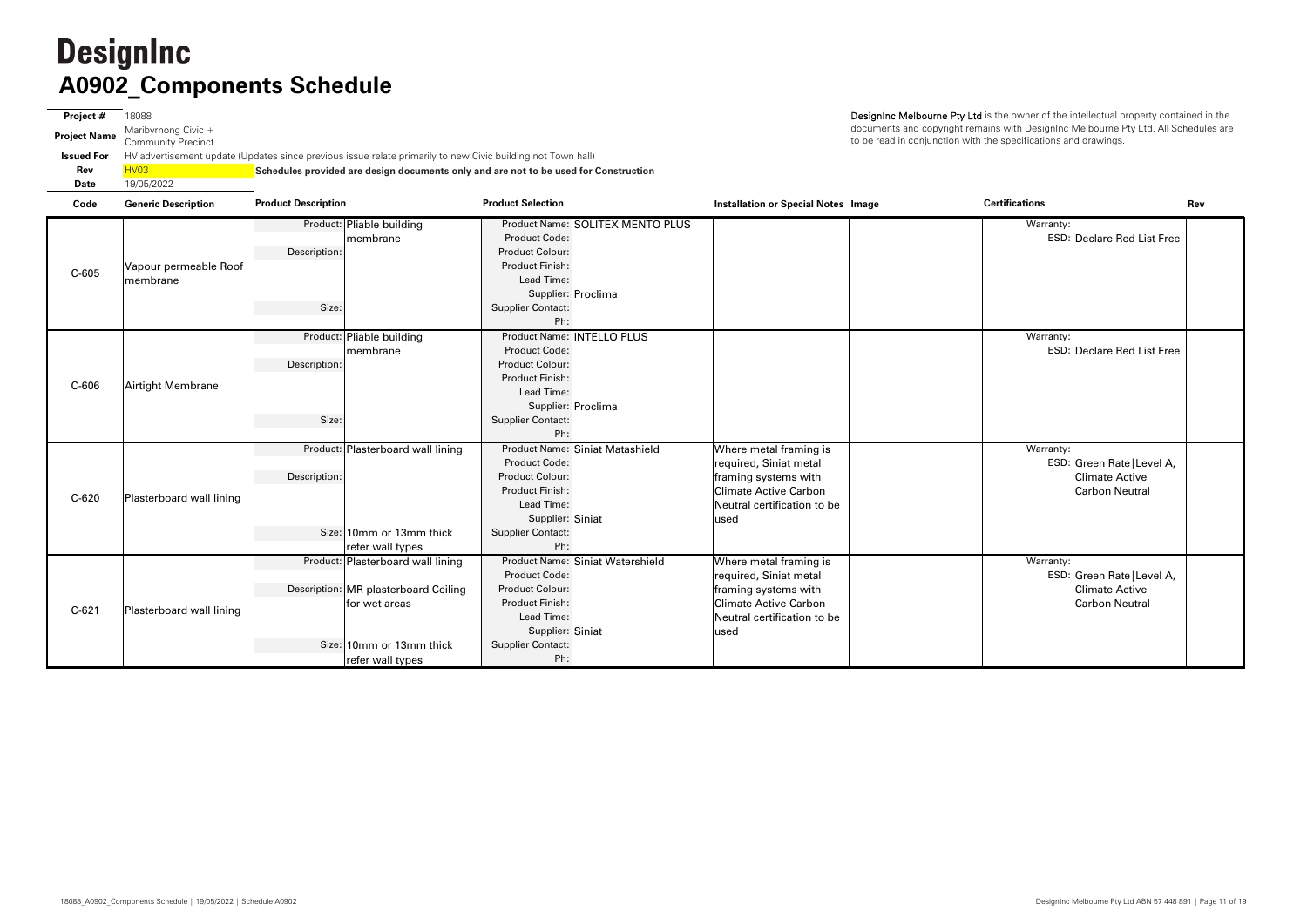**Project #** 18088 **Project Name** Maribyrnong Civic + Community Precinct **Issued For** HV advertisement update (Updates since previous issue relate primarily to new Civic building not Town hall) **Rev** HV03 **Schedules provided are design documents only and are not to be used for Construction Date**19/05/2022

| Code              | <b>Generic Description</b>       | <b>Product Description</b> |                                                                                                     | <b>Product Selection</b>                                                                                                              |                                                                                               | <b>Installation or Special Notes Image</b>                                                                                                      | <b>Certifications</b> | Rev                                                                          |
|-------------------|----------------------------------|----------------------------|-----------------------------------------------------------------------------------------------------|---------------------------------------------------------------------------------------------------------------------------------------|-----------------------------------------------------------------------------------------------|-------------------------------------------------------------------------------------------------------------------------------------------------|-----------------------|------------------------------------------------------------------------------|
| $C-622$           | Plasterboard wall lining         | Description:               | Product: Plasterboard wall lining                                                                   | Product Code:<br>Product Colour:<br><b>Product Finish:</b><br>Lead Time:<br>Supplier: Siniat                                          | Product Name: Siniat Fireshield                                                               | Where metal framing is<br>required, Siniat metal<br>framing systems with<br><b>Climate Active Carbon</b><br>Neutral certification to be<br>used | Warranty:             | ESD: Green Rate   Level A,<br>Climate Active<br><b>Carbon Neutral</b>        |
|                   |                                  |                            | Size: 16mm thick<br>refer wall types                                                                | <b>Supplier Contact:</b><br>Ph:                                                                                                       |                                                                                               |                                                                                                                                                 |                       |                                                                              |
| $C-623$           | Plasterboard wall lining         | Description:               | Product: Plasterboard wall lining                                                                   | Product Code:<br>Product Colour:<br><b>Product Finish:</b><br>Lead Time:<br>Supplier: Siniat                                          | <b>Product Name: Siniat Trurock</b>                                                           | Where metal framing is<br>required, Siniat metal<br>framing systems with<br><b>Climate Active Carbon</b><br>Neutral certification to be<br>used | Warranty:             | ESD: Green Rate   Level A,<br><b>Climate Active</b><br><b>Carbon Neutral</b> |
|                   |                                  |                            | Size: 13mm or 16mm thick<br>refer wall types                                                        | <b>Supplier Contact:</b><br>Ph:                                                                                                       |                                                                                               |                                                                                                                                                 |                       |                                                                              |
| <b>Insulation</b> |                                  |                            |                                                                                                     |                                                                                                                                       |                                                                                               |                                                                                                                                                 |                       |                                                                              |
|                   | Reference Series 650 Eg. "C-651" |                            |                                                                                                     |                                                                                                                                       |                                                                                               |                                                                                                                                                 |                       |                                                                              |
| $C-651$           | <b>Wall insulation</b>           |                            | Product: Knauf Earthwool Wall Batt<br>Description: R2.7 SHD SoundShield<br>Plus<br>Size: 90mm thick | Product Code: 251511<br><b>Product Colour:</b><br>Product Finish:<br>Lead Time:<br>Supplier: Knauf<br><b>Supplier Contact:</b><br>Ph: | Product Name: Knauf Earthwool Wall Batt                                                       |                                                                                                                                                 | Warranty:             | ESD: Declare Red List Free,<br>GreenRate   Level A<br>(UNDER RENEWAL)        |
| $C-652$           | Wall partition insulation        | Description: R1.6          | Product: Autex Greenstuf<br>Size: 75mm thick                                                        | <b>Product Code:</b><br>Product Colour:<br>Product Finish:<br>Lead Time:<br>Supplier: Autex                                           | Product Name: Autex Greenstuf R1.6<br>Supplier Contact: Dimitri Ekanayake<br>Ph: 0418 205 720 |                                                                                                                                                 | Warranty:             | ESD: Declare Red List Free,<br>GreenRate   Level A                           |
| $C-652$           | Wall partition insulation        | Description: R2.0          | Product: Autex Greenstuf<br>Size: 90mm thick                                                        | Product Code:<br>Product Colour:<br>Product Finish:<br>Lead Time:<br>Supplier: Autex                                                  | Product Name: Autex Greenstuf R2.0<br>Supplier Contact: Dimitri Ekanayake<br>Ph: 0418 205 720 |                                                                                                                                                 | Warranty:             | ESD: Declare Red List Free,<br>GreenRate   Level A                           |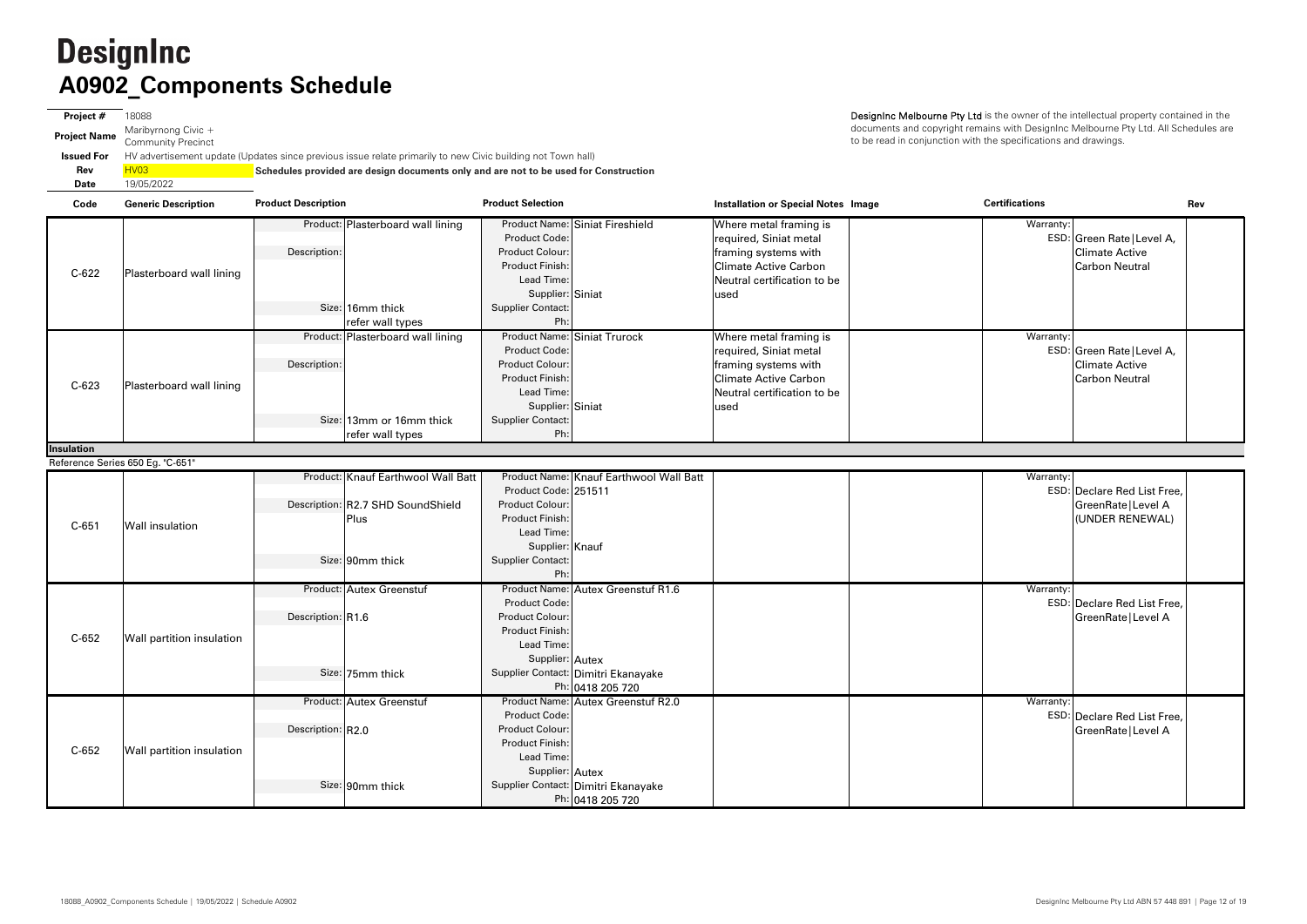**Project #** 18088 **Project Name** Maribyrnong Civic + Community Precinct **Issued For** HV advertisement update (Updates since previous issue relate primarily to new Civic building not Town hall) **Rev** HV03 **Schedules provided are design documents only and are not to be used for Construction Date**19/05/2022

| Code  | <b>Generic Description</b> | <b>Product Description</b>              | <b>Product Selection</b> |                                     | <b>Installation or Special Notes Image</b> | <b>Certifications</b> | Rev                                |
|-------|----------------------------|-----------------------------------------|--------------------------|-------------------------------------|--------------------------------------------|-----------------------|------------------------------------|
|       |                            | Product: Knauf Insulation Roof          |                          | Product Name: Knauf Insulation Roof |                                            | Warranty:             |                                    |
|       |                            | Blanket                                 |                          | Blanket                             |                                            |                       |                                    |
|       |                            |                                         | Product Code: 683659     |                                     |                                            |                       | <b>ESD: Declare Red List Free,</b> |
|       |                            | Description: R1.8 per layer (2 x layers | Product Colour:          |                                     |                                            |                       | GreenRate   Level A                |
| C-653 | Roof insulation            | for total insulation value              | <b>Product Finish:</b>   |                                     |                                            |                       | (UNDER RENEWAL)                    |
|       |                            | R3.6)                                   | Lead Time:               |                                     |                                            |                       |                                    |
|       |                            |                                         | Supplier: Knauf          |                                     |                                            |                       |                                    |
|       |                            | Size: 75mm thick per layer              | <b>Supplier Contact:</b> |                                     |                                            |                       |                                    |
|       |                            | 2 x layers (total 150mm)                | Ph:                      |                                     |                                            |                       |                                    |
|       |                            | Product: Rigid insulation for under s   | Product Name: DCT GA 300 |                                     |                                            | Warranty:             |                                    |
|       |                            |                                         | Product Code:            |                                     |                                            | ESD:                  |                                    |
|       |                            | Description: R2.0                       | Product Colour:          |                                     |                                            |                       |                                    |
| C-654 | rigid board under screed   | Rigid insulation for under              | <b>Product Finish:</b>   |                                     |                                            |                       |                                    |
|       | insualtion                 | screed                                  | Lead Time:               |                                     |                                            |                       |                                    |
|       |                            |                                         | Supplier:                |                                     |                                            |                       |                                    |
|       |                            | Size: 50mm thick                        | <b>Supplier Contact:</b> |                                     |                                            |                       |                                    |
|       |                            |                                         | Ph:                      |                                     |                                            |                       |                                    |
|       |                            | Product: Rigid insulation for slab      | Product Name: DCT GA 300 |                                     |                                            | Warranty:             |                                    |
|       |                            | edge                                    | Product Code:            |                                     |                                            | ESD:                  |                                    |
|       |                            | Description: R1.6                       | <b>Product Colour:</b>   |                                     |                                            |                       |                                    |
| C-654 | Slab edge insulation       | Rigid insulation for slab               | <b>Product Finish:</b>   |                                     |                                            |                       |                                    |
|       |                            | edge to thermally break                 | Lead Time:               |                                     |                                            |                       |                                    |
|       |                            | floor construction                      | Supplier:                |                                     |                                            |                       |                                    |
|       |                            | Size: 40mm thick                        | <b>Supplier Contact:</b> |                                     |                                            |                       |                                    |
|       |                            |                                         | Ph:                      |                                     |                                            |                       |                                    |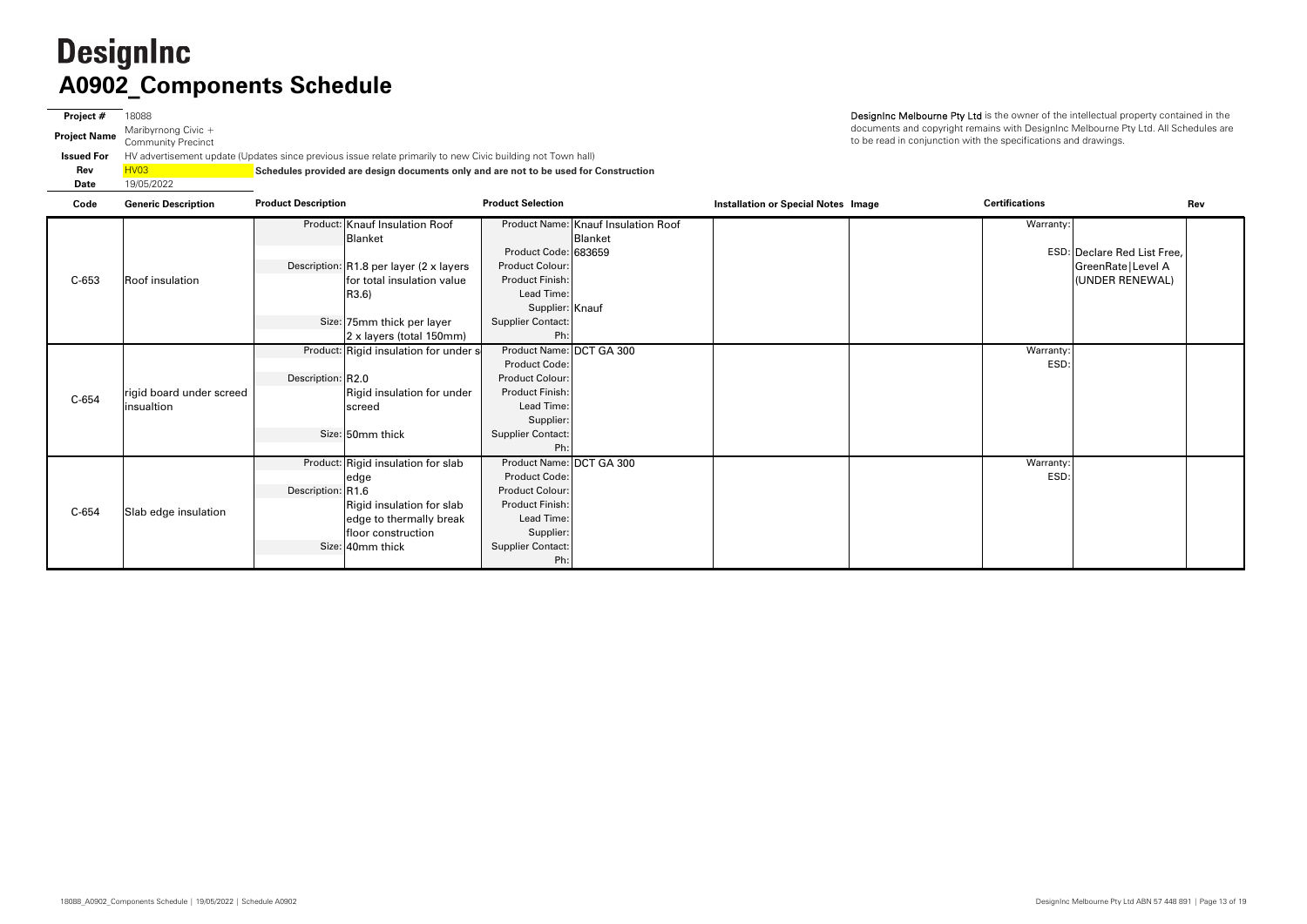**Project #** 18088 **Project Name** Maribyrnong Civic + Community Precinct **Issued For** HV advertisement update (Updates since previous issue relate primarily to new Civic building not Town hall) **Rev** HV03 **Schedules provided are design documents only and are not to be used for Construction Date**19/05/2022

| Code            | <b>Generic Description</b>       | <b>Product Description</b>                                                             | <b>Product Selection</b>                                                                                                                          | <b>Installation or Special Notes Image</b> | <b>Certifications</b> | Rev |
|-----------------|----------------------------------|----------------------------------------------------------------------------------------|---------------------------------------------------------------------------------------------------------------------------------------------------|--------------------------------------------|-----------------------|-----|
| <b>Skirting</b> |                                  |                                                                                        |                                                                                                                                                   |                                            |                       |     |
|                 | Reference Series 700 Eg. "C-701" |                                                                                        |                                                                                                                                                   |                                            |                       |     |
|                 | Timber Skirting - Town           | Product:<br>Description: Timber Skirting with<br>profile to match existing             | <b>Product Name:</b><br>Product Code:<br>Product Colour:<br>Product Finish: t.b.c.                                                                | <b>Town Hall</b>                           | Warranty:<br>ESD:     |     |
| $C-701$         | Hall                             | heritage skirting<br>Size: refer to existing                                           | Lead Time:<br>Supplier:<br><b>Supplier Contact:</b><br>Ph:                                                                                        |                                            |                       |     |
|                 |                                  | Product:<br>Description: Flush timber skirting                                         | <b>Product Name:</b><br>Product Code:<br>Product Colour: t.b.c.                                                                                   | <b>New Building</b>                        | Warranty:<br>ESD:     |     |
| $C-702$         | Timber Skirting - flush          | Size: 100mm                                                                            | Product Finish: Painted<br>Lead Time:<br>Supplier:<br><b>Supplier Contact:</b>                                                                    |                                            |                       |     |
|                 |                                  |                                                                                        | Ph:                                                                                                                                               |                                            |                       |     |
| $C-703$         | Coved Resilent flooring          | Product:<br>Description: To match adjacent<br><b>Resilient flooring</b><br>Size: 100mm | <b>Product Name:</b><br>Product Code:<br>Product Colour: t.b.c.<br>Product Finish: Painted<br>Lead Time:<br>Supplier:<br><b>Supplier Contact:</b> | As noted                                   | Warranty:<br>ESD:     |     |
|                 |                                  |                                                                                        | Ph:                                                                                                                                               |                                            |                       |     |
|                 |                                  | Product:<br>Description: Coved tiling to Town hall<br>amenities                        | <b>Product Name:</b><br>Product Code:<br>Product Colour: t.b.c.<br>Product Finish: Ceramic                                                        | <b>Town Hall</b>                           | Warranty:<br>ESD:     |     |
| C-704           | <b>Coved Tiling</b>              | Size: t.b.c.                                                                           | Lead Time:<br>Supplier:<br><b>Supplier Contact:</b>                                                                                               |                                            |                       |     |
|                 |                                  |                                                                                        | Ph:                                                                                                                                               |                                            |                       |     |
| C-705           | <b>Tile Skirting</b>             | Product:<br>Description:                                                               | <b>Product Name:</b><br>Product Code:<br>Product Colour: t.b.c.<br>Product Finish:<br>Lead Time:                                                  | New Build                                  | Warranty:<br>ESD:     |     |
|                 |                                  | Size: t.b.c.                                                                           | Supplier:<br><b>Supplier Contact:</b><br>Ph:                                                                                                      |                                            |                       |     |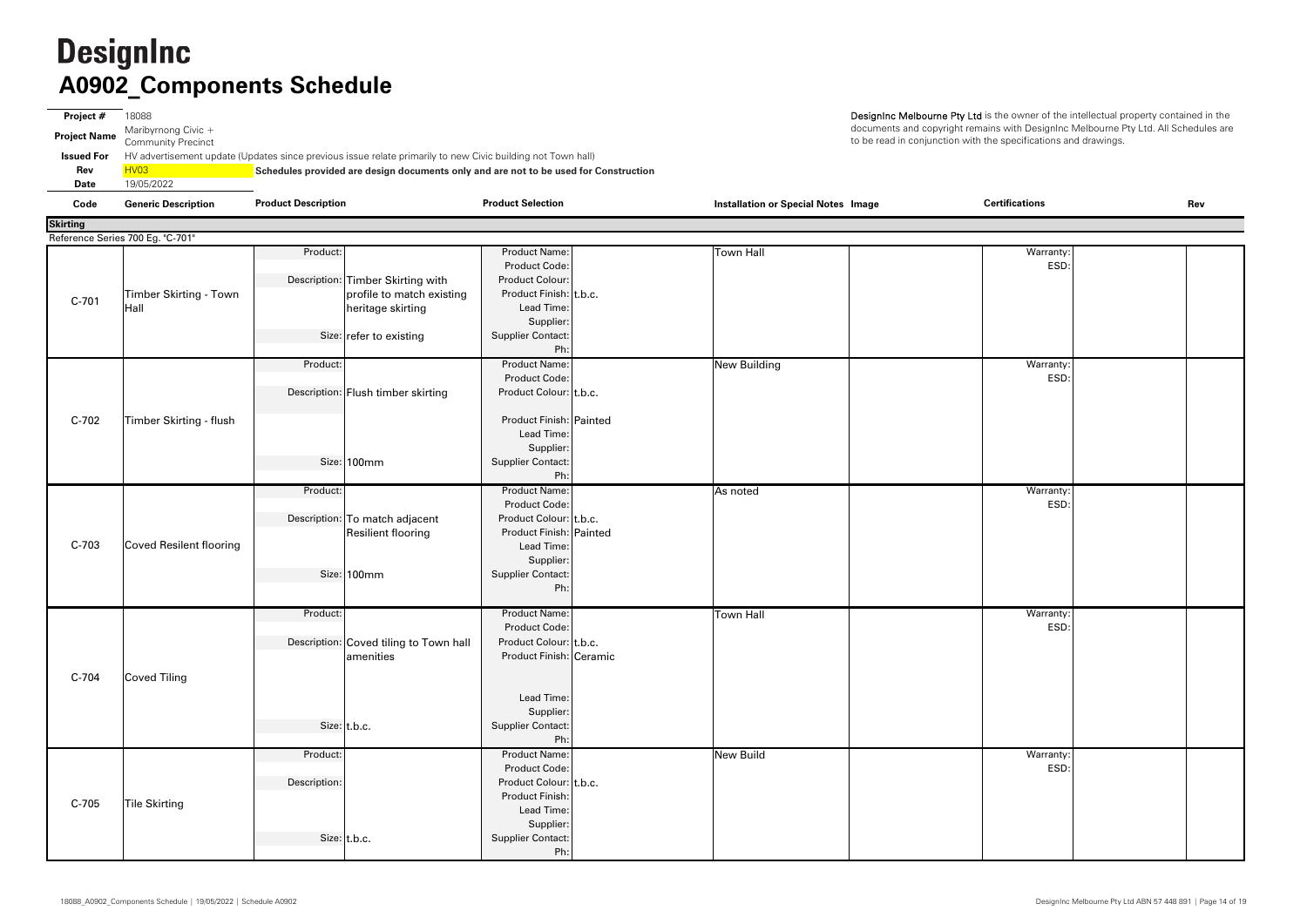| Րռժո                | Canario Dacorintion       | <b>Product Description</b> | <b>Product Selection</b>                                                                                    | Inctallation or Concial Notae Ima |      |
|---------------------|---------------------------|----------------------------|-------------------------------------------------------------------------------------------------------------|-----------------------------------|------|
| Date                | 19/05/2022                |                            |                                                                                                             |                                   |      |
| Rev                 | HVO3                      |                            | Schedules provided are design documents only and are not to be used for Construction                        |                                   |      |
| <b>Issued For</b>   |                           |                            | HV advertisement update (Updates since previous issue relate primarily to new Civic building not Town hall) |                                   |      |
| <b>Project Name</b> | <b>Community Precinct</b> |                            |                                                                                                             |                                   | to b |
|                     | Maribyrnong Civic $+$     |                            |                                                                                                             |                                   | doc  |
| Project #           | 18088                     |                            |                                                                                                             |                                   | Des  |
|                     |                           |                            |                                                                                                             |                                   |      |

| Code            | <b>Generic Description</b>                  | <b>Product Description</b>                                                             | <b>Product Selection</b>                                                              |                                                                                                              | <b>Installation or Special Notes Image</b>                                                                                                       | Certifications          | Rev                                                                          |
|-----------------|---------------------------------------------|----------------------------------------------------------------------------------------|---------------------------------------------------------------------------------------|--------------------------------------------------------------------------------------------------------------|--------------------------------------------------------------------------------------------------------------------------------------------------|-------------------------|------------------------------------------------------------------------------|
| <b>Ceilings</b> |                                             |                                                                                        |                                                                                       |                                                                                                              |                                                                                                                                                  |                         |                                                                              |
|                 | Reference Series 800 Eg. "C-801"            |                                                                                        |                                                                                       |                                                                                                              |                                                                                                                                                  |                         |                                                                              |
|                 |                                             | Product:                                                                               | Product Name: Maxibeam                                                                | + 12mm SUPABAB<br>backing + HP100 bulk<br>insulation above                                                   | <b>Location: Forum Ceiling</b><br>Centred between each<br>column grid SUPABAB                                                                    | Warranty:               |                                                                              |
| C-801           | Timber acoustic Ceiling                     | Description:                                                                           | <b>Product Code:</b>                                                                  | Product Colour: SUPABAB To be white<br>Product Finish: Maxibeam to be Supafinish                             | backing is to have a gap<br>of 350mm clear along full<br>length of Maxibeam to                                                                   | ESD:<br>Group Rating: 3 |                                                                              |
|                 |                                             |                                                                                        | Lead Time:                                                                            | <b>Tasmanian Oak</b><br>Supplier: Supawood                                                                   | allow for mech.<br>ventilation.                                                                                                                  |                         |                                                                              |
|                 |                                             | Size: $170$ mm D x 50mm W<br>(150mm gaps)<br>NRC 0.8                                   | Supplier Contact: Jacinda Tree                                                        | Ph: (02) 6333 8099                                                                                           |                                                                                                                                                  |                         |                                                                              |
|                 |                                             | Product:                                                                               |                                                                                       | Product Name: Supaslat Profile 4<br>(customised profile)<br>+ 1mm SUPABAB<br>+HP100 bulk insulation<br>above | Location: Community<br>Room<br>Curving radius nom.<br>1060mm                                                                                     | Warranty:               |                                                                              |
| $C-802$         | Timber batten vaulted<br>Ceiling (Internal) | Description:                                                                           | Product Code:<br><b>Product Colour:</b>                                               |                                                                                                              | Refer drawings for exact<br>radius                                                                                                               |                         | ESD: Responsible Wood<br>(PEFC)<br>EPD (Industry Wide)                       |
|                 |                                             | Size: 42mm D x 25mm W                                                                  | Lead Time:<br>Supplier Contact: Jacinda Tree                                          | Product Finish: Tasmanian Oak solid timber<br>Supplier: Supawood                                             |                                                                                                                                                  | Group Rating: 3         |                                                                              |
|                 |                                             | (24mm gaps)<br>NRC 0.8                                                                 |                                                                                       | Ph: (02) 6333 8099                                                                                           |                                                                                                                                                  |                         |                                                                              |
| C-803           | Flush plasterboard<br>Ceiling               | Product: Plasterboard Ceiling<br>Description:                                          | Product Code:<br>Product Colour:<br>Product Finish:<br>Lead Time:<br>Supplier: Siniat | Product Name: Siniat Matashield                                                                              | Where metal framing is<br>required, Siniat metal<br>framing systems with<br><b>Climate Active Carbon</b><br>Neutral certification to be<br>lused | Warranty:               | ESD: Green Rate   Level A,<br><b>Climate Active</b><br><b>Carbon Neutral</b> |
|                 |                                             | Size: 10mm or 13mm thick<br>NRC refer wall types                                       | Supplier Contact:<br>Ph:                                                              |                                                                                                              |                                                                                                                                                  |                         |                                                                              |
| C-804           | Flush MR plasterboard<br>Ceiling            | Product: Plasterboard Ceiling<br>Description: MR plasterboard Ceiling<br>for wet areas | Product Code:<br>Product Colour:<br>Product Finish:<br>Lead Time:<br>Supplier: Siniat | Product Name: Siniat Watershield                                                                             | Where metal framing is<br>required, Siniat metal<br>framing systems with<br><b>Climate Active Carbon</b><br>Neutral certification to be<br>used  | Warranty:               | ESD: Green Rate   Level A,<br><b>Climate Active</b><br><b>Carbon Neutral</b> |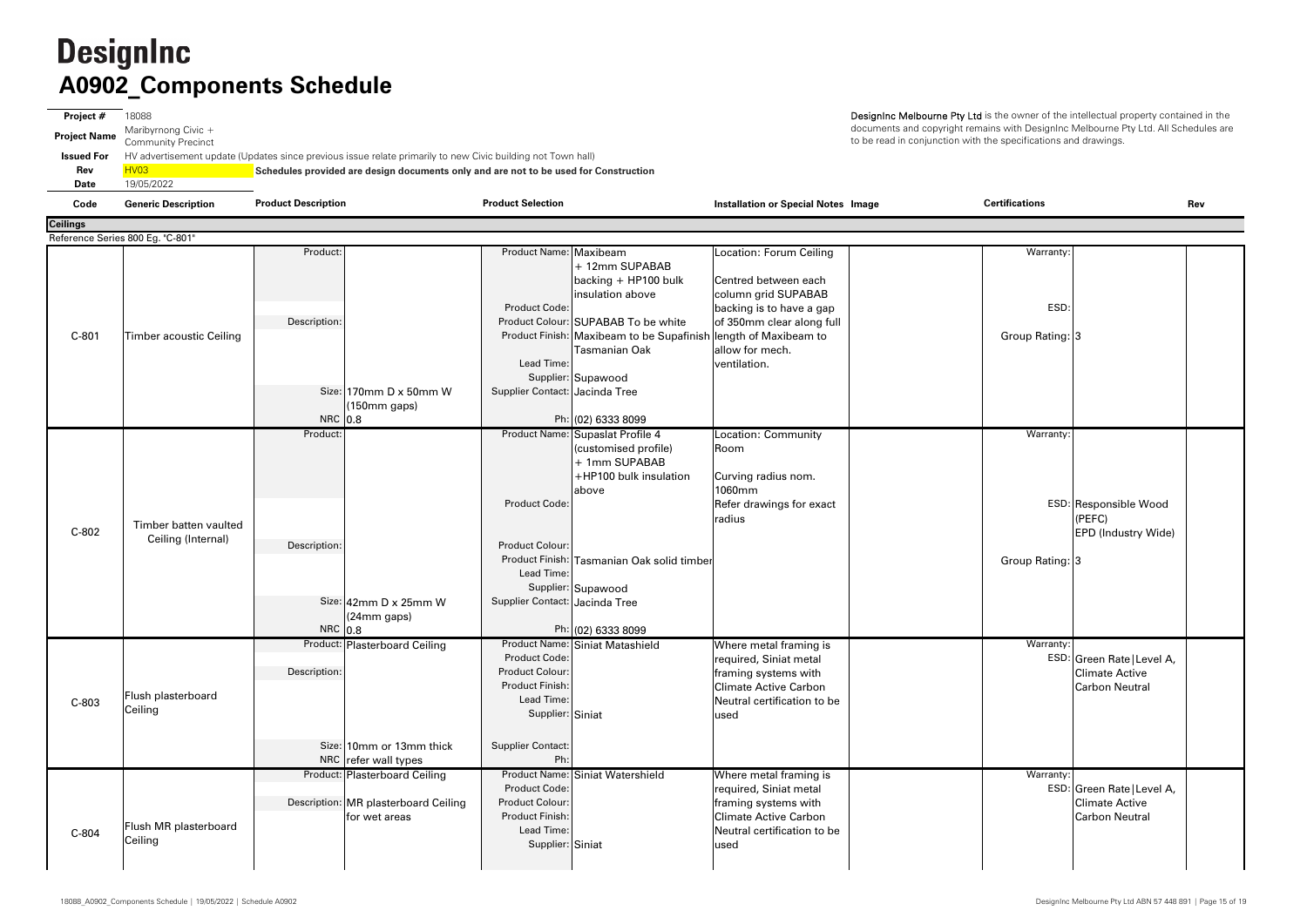# **A0902\_Components Schedule**

| Project #           | 18088                      |                                                                                                             |                          |                                            | Designinc Melbourne Pty Ltd is the owner of the intellectual property contained |     |
|---------------------|----------------------------|-------------------------------------------------------------------------------------------------------------|--------------------------|--------------------------------------------|---------------------------------------------------------------------------------|-----|
| <b>Project Name</b> | Maribyrnong Civic +        |                                                                                                             |                          |                                            | documents and copyright remains with DesignInc Melbourne Pty Ltd. All Schedu    |     |
|                     | <b>Community Precinct</b>  |                                                                                                             |                          |                                            | to be read in conjunction with the specifications and drawings.                 |     |
| <b>Issued For</b>   |                            | HV advertisement update (Updates since previous issue relate primarily to new Civic building not Town hall) |                          |                                            |                                                                                 |     |
| Rev                 |                            | Schedules provided are design documents only and are not to be used for Construction                        |                          |                                            |                                                                                 |     |
| Date                | 19/05/2022                 |                                                                                                             |                          |                                            |                                                                                 |     |
| Code                | <b>Generic Description</b> | <b>Product Description</b>                                                                                  | <b>Product Selection</b> | <b>Installation or Special Notes Image</b> | <b>Certifications</b>                                                           | Rev |
|                     |                            | Size: 10mm or 13mm thick                                                                                    | <b>Supplier Contact:</b> |                                            |                                                                                 |     |
|                     |                            | NRC refer wall types                                                                                        | Ph:                      |                                            |                                                                                 |     |

 $\alpha$  the owner of the intellectual property contained in the  $\overline{\mathsf{a}}$ ins with DesignInc Melbourne Pty Ltd. All Schedules are the specifications and drawings.

| <b>Certifications</b> | Rev |
|-----------------------|-----|
|                       |     |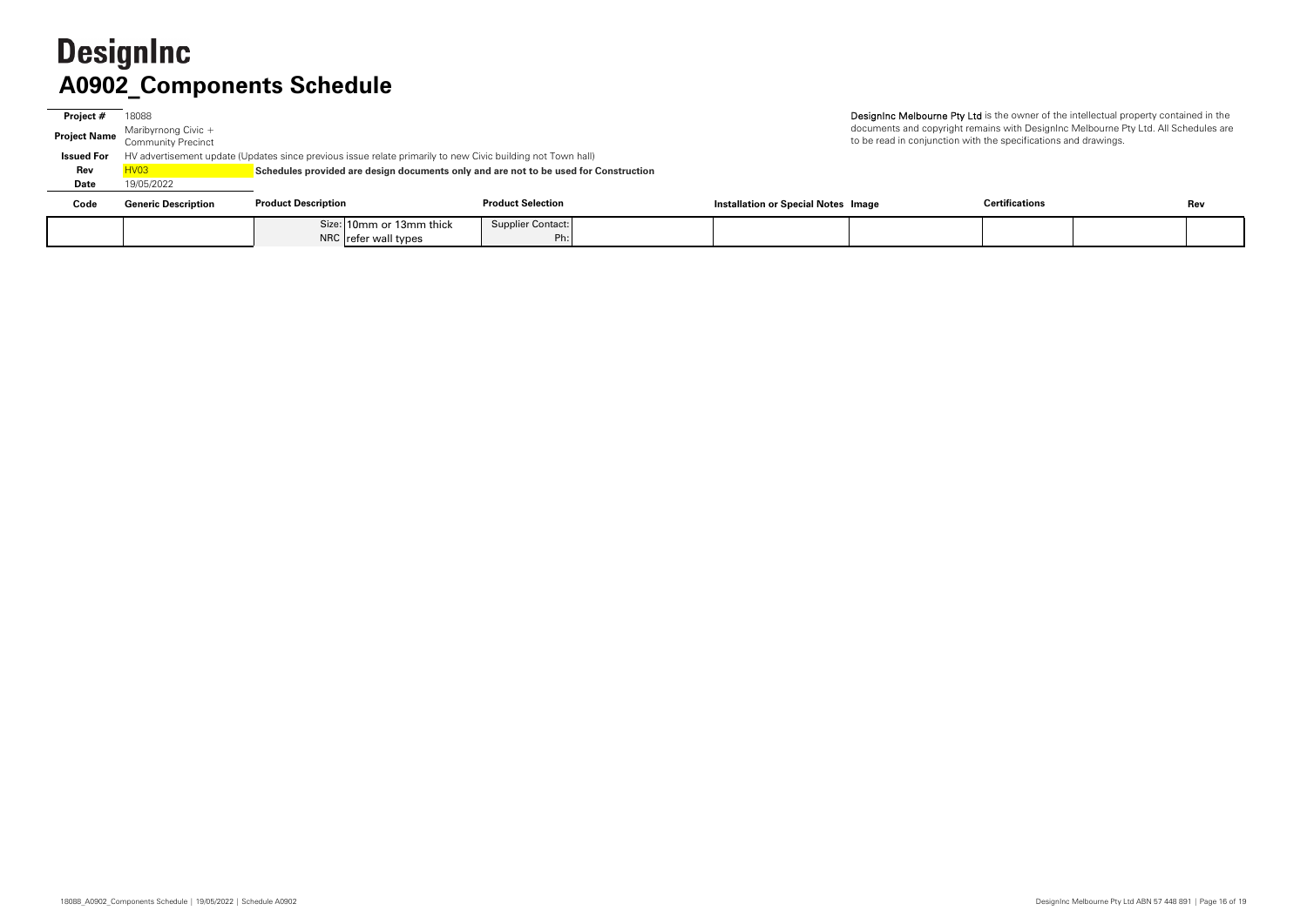**Project #** 18088 **Project Name** Maribyrnong Civic + Community Precinct **Issued For** HV advertisement update (Updates since previous issue relate primarily to new Civic building not Town hall) **Rev** HV03 **Schedules provided are design documents only and are not to be used for Construction Date**19/05/2022

| Code  | <b>Generic Description</b>                    | <b>Product Description</b>                | <b>Product Selection</b>               | <b>Installation or Special Notes Image</b>     |                         | <b>Certifications</b> | Rev |  |
|-------|-----------------------------------------------|-------------------------------------------|----------------------------------------|------------------------------------------------|-------------------------|-----------------------|-----|--|
|       |                                               | Product: Perforated Plasterboard          | Product Name: Creason<br>Product Code: | Where metal framing is                         |                         | Warranty:<br>ESD:     |     |  |
|       |                                               | Description: Cube C12/25 no. 8            | Product Colour:                        | required, Siniat metal<br>framing systems with |                         |                       |     |  |
|       |                                               |                                           | Product Finish:                        | <b>Climate Active Carbon</b>                   |                         |                       |     |  |
| C-805 |                                               |                                           | Lead Time:                             | Neutral certification to be                    |                         |                       |     |  |
|       | Perforated plasterboard                       |                                           | Supplier: Siniat                       | lused                                          |                         |                       |     |  |
|       | Ceiling                                       |                                           |                                        |                                                |                         |                       |     |  |
|       |                                               | Size:                                     | Supplier Contact:                      |                                                |                         |                       |     |  |
|       |                                               | NRC 0.8                                   | Ph:                                    |                                                |                         |                       |     |  |
|       |                                               |                                           |                                        |                                                |                         |                       |     |  |
|       |                                               | Product:                                  | <b>Product Name:</b>                   | Open Plan Office &                             |                         | Warranty:             |     |  |
|       |                                               |                                           |                                        | Community spaces                               |                         |                       |     |  |
|       |                                               |                                           | Product Code:                          |                                                |                         | ESD:                  |     |  |
|       | <b>Exposed timber</b>                         | Description: Exposed CLT structure        | Product Colour:                        |                                                |                         |                       |     |  |
| C-806 | Structure                                     |                                           | Product Finish:<br>Lead Time:          |                                                |                         |                       |     |  |
|       |                                               |                                           | Supplier:                              |                                                |                         |                       |     |  |
|       |                                               | Size:                                     | <b>Supplier Contact:</b>               |                                                |                         |                       |     |  |
|       |                                               | <b>NRC</b>                                | Ph:                                    |                                                |                         |                       |     |  |
|       | <b>Repair &amp; Paint Existing</b><br>Ceiling | Product:                                  | Product Name:                          | Town Hall                                      |                         | Warranty:             |     |  |
|       |                                               |                                           | Product Code:                          |                                                |                         | ESD:                  |     |  |
|       |                                               | Description: Repair, Patch and paint      | Product Colour:                        |                                                |                         |                       |     |  |
|       |                                               | existing ceiling from                     | Product Finish:                        |                                                |                         |                       |     |  |
| C-807 |                                               | ceiling works.                            | Lead Time:                             |                                                |                         |                       |     |  |
|       |                                               |                                           | Supplier:                              |                                                |                         |                       |     |  |
|       |                                               |                                           |                                        |                                                |                         |                       |     |  |
|       |                                               | Size:<br><b>NRC</b>                       | Supplier Contact:<br>Ph:               |                                                |                         |                       |     |  |
|       |                                               | Product:                                  | <b>Product Name:</b>                   | <b>Town Hall</b>                               | Paint colour to be      | Warranty:             |     |  |
|       |                                               |                                           | Product Code:                          |                                                | informed by paint       | ESD:                  |     |  |
|       |                                               | Description: Paint existing ceiling after | Product Colour: TBC                    |                                                | analysis which is being |                       |     |  |
| C-808 | <b>Paint Existing Heritage</b>                | undertaking a Specialist                  | Product Finish:                        |                                                | commissioned            |                       |     |  |
|       | ceiling                                       | Paint analysis. Proposal to               | Lead Time:                             |                                                |                         |                       |     |  |
|       |                                               | Reinstate single colour                   | Supplier:                              |                                                |                         |                       |     |  |
|       |                                               | Size:                                     | <b>Supplier Contact:</b>               |                                                |                         |                       |     |  |
|       |                                               | <b>NRC</b><br>Product:                    | Ph:<br><b>Product Name:</b>            | <b>Town Hall</b>                               |                         | Warranty:             |     |  |
| C-809 |                                               |                                           | Product Code:                          |                                                |                         | ESD:                  |     |  |
|       |                                               | Description: Repair patch & paint         | Product Colour:                        |                                                |                         |                       |     |  |
|       | Paint Existing Heritage                       | existing ceiling to match                 | Product Finish:                        |                                                |                         |                       |     |  |
|       | ceiling                                       | existing historic colours.                | Lead Time:                             |                                                |                         |                       |     |  |
|       |                                               |                                           | Supplier:                              |                                                |                         |                       |     |  |
|       |                                               | Size:                                     | Supplier Contact:                      |                                                |                         |                       |     |  |
|       |                                               | <b>NRC</b>                                | Ph:                                    |                                                |                         |                       |     |  |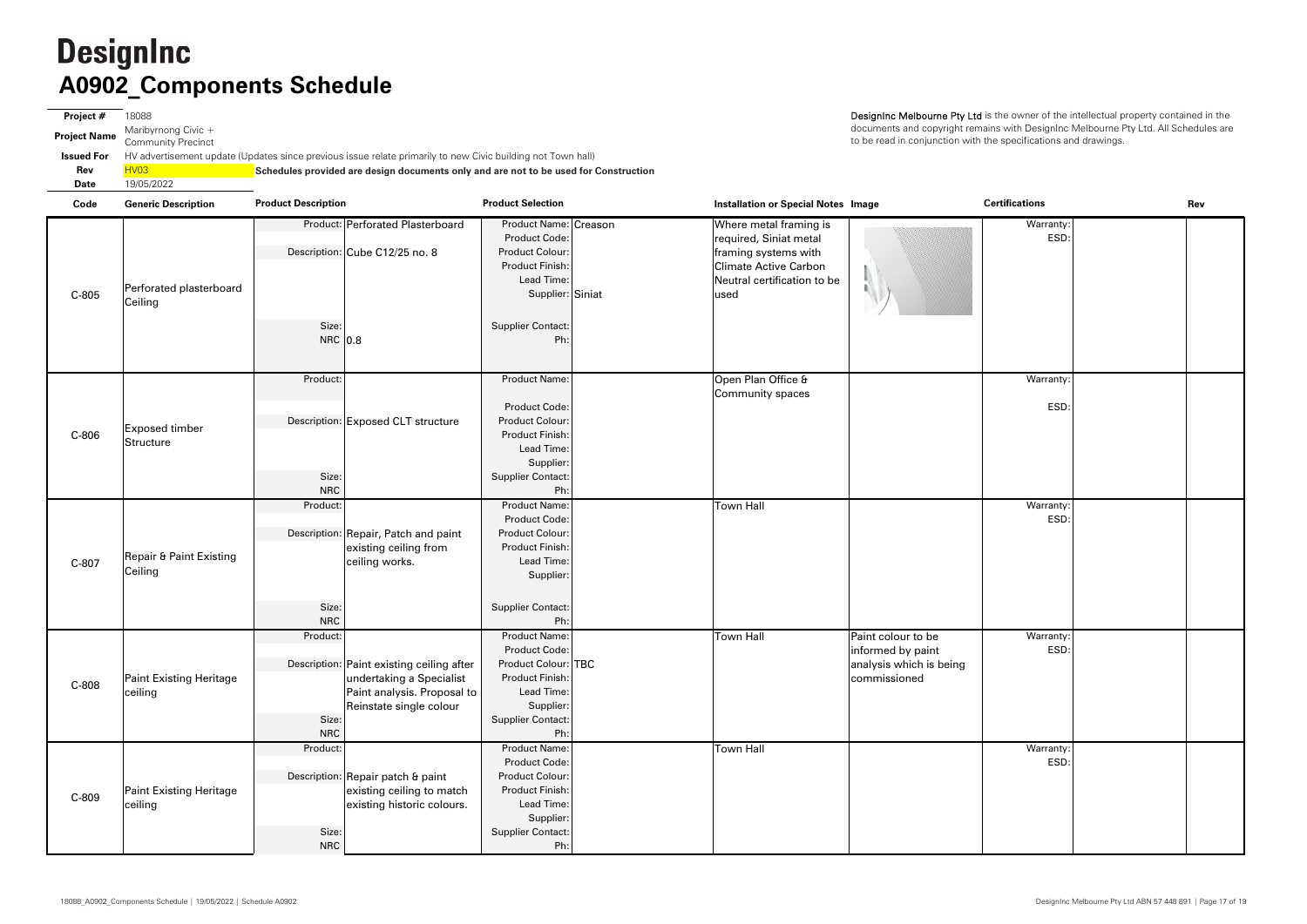**Project #** 18088 **Project Name** Maribyrnong Civic + Community Precinct **Issued For** HV advertisement update (Updates since previous issue relate primarily to new Civic building not Town hall) **Rev**HV03 **Schedules provided are design documents only and are not to be used for Construction Date**19/05/2022

| Code    | <b>Generic Description</b>                 | <b>Product Description</b>                                                                                                                                                                   | <b>Product Selection</b>                                                                                                                                                                                                                                     | <b>Installation or Special Notes Image</b>                                                                                                                                                     | <b>Certifications</b>                                                                     | Rev |
|---------|--------------------------------------------|----------------------------------------------------------------------------------------------------------------------------------------------------------------------------------------------|--------------------------------------------------------------------------------------------------------------------------------------------------------------------------------------------------------------------------------------------------------------|------------------------------------------------------------------------------------------------------------------------------------------------------------------------------------------------|-------------------------------------------------------------------------------------------|-----|
| $C-810$ | Feature Raft Plasterboard<br>ceiling       | Product: Plasterboard Ceiling<br>Description: Suspended on proprietary<br>track system & gapped<br>nom. 700 away from<br>existing walls.<br>Size: 10mm or 13mm thick<br>NRC refer wall types | Product Name: Siniat Matashield<br>Product Code:<br>Product Colour:<br><b>Product Finish:</b><br>Lead Time:<br>Supplier: Siniat<br><b>Supplier Contact:</b><br>Ph:                                                                                           | 150mm Plasterboard<br>return on vertical face<br>around perimeter of raft.<br>Feature surface mounted<br>battens in 600 x 600mm<br>square pattern conceal<br>fixed to underside of<br>ceiling. | Warranty:<br>ESD:                                                                         |     |
| $C-811$ | Timber batten vaulted<br>Soffit (External) | Product:<br>Description:<br>Size: $50$ mm D x 25mm W<br>(24mm gaps)<br>NRC NA                                                                                                                | Product Name: Supaslat asluminium<br>Profile 1 (customised<br>profile)<br><b>Product Code:</b><br><b>Product Colour:</b><br>Product Finish: Curly Birch D-Series<br>Lead Time:<br>Supplier: Supawood<br>Supplier Contact: Jacinda Tree<br>Ph: (02) 6333 8099 | Location: External soffit<br>Curving radius nom.<br>1060mm<br>Refer drawings for exact<br>radius.<br>Setout of battens to align<br>with C-802                                                  | Warranty:<br>ESD: Declare 2.0 (TBC)<br><b>EPD (Industry Wide)</b>                         |     |
| $C-821$ | Fire protective layer<br>above ceiling     | Product: 2 x 16mm Matashield<br>Description:<br>Size:<br>FRL Complete floor build up to<br>achieve FRL 90/90/90                                                                              | Product Name: Siniat Matashield<br><b>Product Code:</b><br><b>Product Colour:</b><br>Product Finish:<br>Lead Time:<br>Supplier: Siniat<br><b>Supplier Contact:</b><br>Ph:                                                                                    | New Building                                                                                                                                                                                   | Warranty:<br>ESD: Green Rate   Level A,<br><b>Climate Active</b><br><b>Carbon Neutral</b> |     |